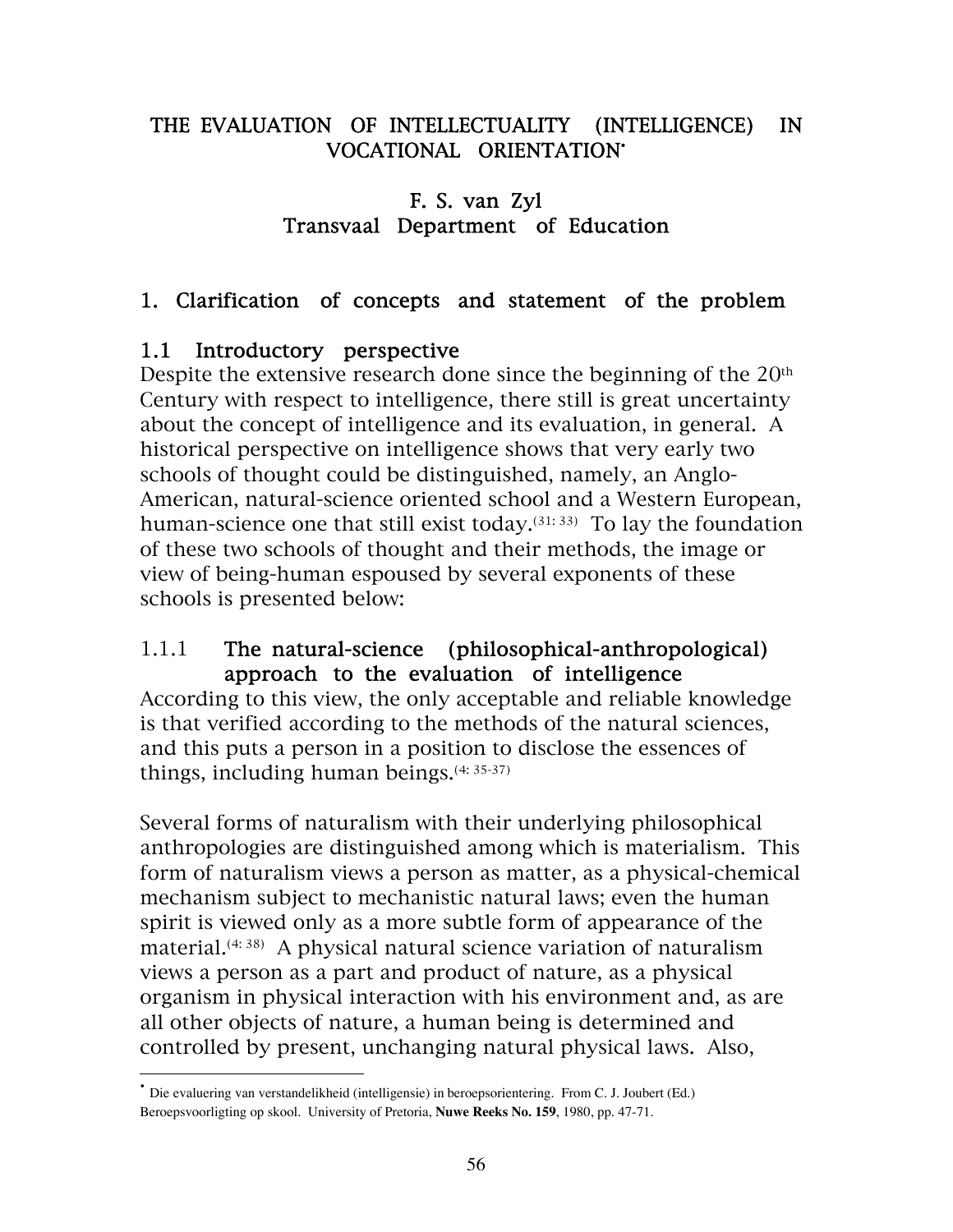human conscious life and a person's entire culture are viewed as the result of a mechanistic, causal process of nature.<sup>(4: 43-45)</sup> A biological naturalism, again, interprets (explains) a human being as a mere organism and a product of an evolutionary process $(27:125)$ , i.e., in accordance with biological laws. The naturalistic philosophical anthropology that lies at the foundation of contemporary psychological techniques of measurement holds, among others, the following unacceptable implications for a phenomenologicalpersonological thinker's view of being human and, thus, for intelligence as a personal matter that must be evaluated in a personal way:

- (i) that a person is seen as governed by laws that are present in unchanging, mechanistic physical or biological laws of nature;
- (ii) that the human spirit is degraded to a by-product of mechanistic processes of nature or of the biological and, as a result, is not free and is effective only within the limits of physically or biologically determined laws<sup> $(8:15)$ </sup>
- (iii) that being human is determined by biological laws or nature, and he does not have free will at his disposal and thus can be measured and quantified with the help of natural science research methods. The assumption is that a synthesis of the different psychometric results will give a complete picture of the person. The person is the sum total of all of his separate quantified or quantifiable characteristics;(16: 28)
- (iv) that, seen from the perspective of intelligence, the above contains the assumption that human intellectual potentiality, as a magnitude or quantity, can be measured in isolation from the person as a totality, that reliable, constant results can bed obtained and that, with reference to these results, certain inferences and predictions can be made regarding his educational level and choice of vocational level. This means that, with respect to the actualization of intellectual potential, the person has no ability for self-determination but that such potential is determined by the quality of the functioning of certain stimuli external to the person and that also are subject to the laws of nature. This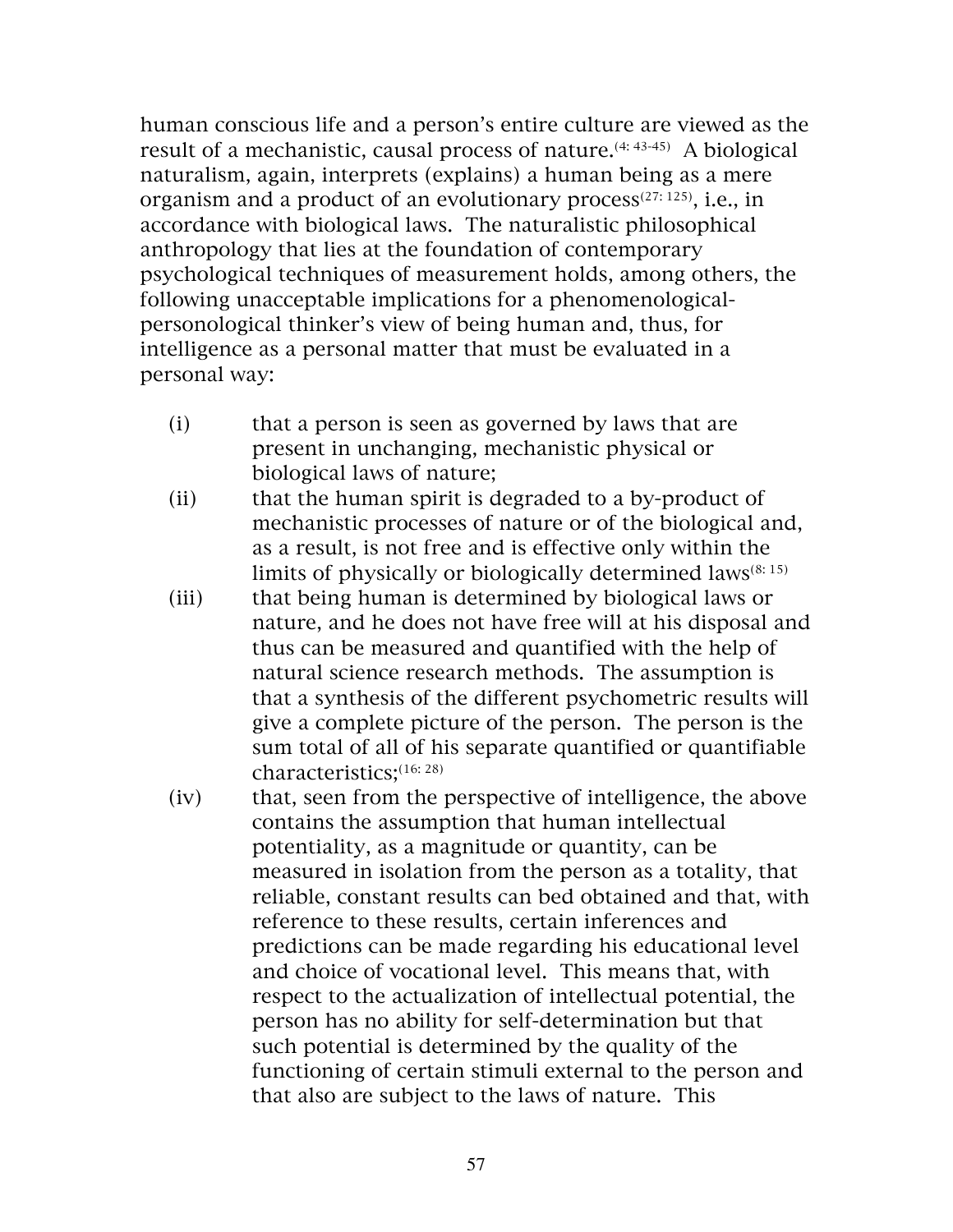absolutizing, also by the quantification of intellectual performance, points to a serious objectification of the child as a person.  $(34: 45)$ 

#### 1.1.2 The human science (philosophical-anthropological) approach to intelligence and its evaluation

According to Oberholzer<sup> $(28: 144)$ </sup>, in its investigation of human beings, this approach takes a humanistic view and a human science approach. The point of departure is not from a particular metaphysical argument about being human but rather from being human as it in reality is (Husserl). Psychology as a human science studies human beings as spiritual beings, as members of a spiritual world who strive to actualize values.<sup> $(29: 308)$ </sup> Thus, such a psychology should penetrate to the spiritual core of a person as the origin of values<sup>(17: 44; 25: 87)</sup> and direct itself to the whole, to the psyche as a totality. Use is made of the methods of "understanding" and in this way an attempt is made to understand the inner connections of psychic phenomena and grasp their meaningful relations with a system of values.(29: 308; 25: 87)

In fact, the human science view of a person in all respects is a contrasting standpoint in comparison with the natural science approach, and it views a person as a unique, unrepeatable, essentially spiritual, self-determining and indivisible totality. Human potentialities only can be evaluated in light of the person's total situatedness. Certain human abilities can be distinguished, but they cannot be penetrated and "measured" as independent qualities detached from the unity of a person. A person actualizes himself as a totality; thus, the actualization of intelligence is not just actualized by the intellect but by the person as totally situated. $(42: 21-22)$ 

The most modern pedagogical view of the phenomenon of intelligence shows the following course of development:

(i) The personalistic psychology of Stern that interpreted intelligence against the background of the total, indivisible person in which it resides and in accordance with the person's dispositions, maturity, forming and interests.(15: 124-127; 17: 451; 25: 88)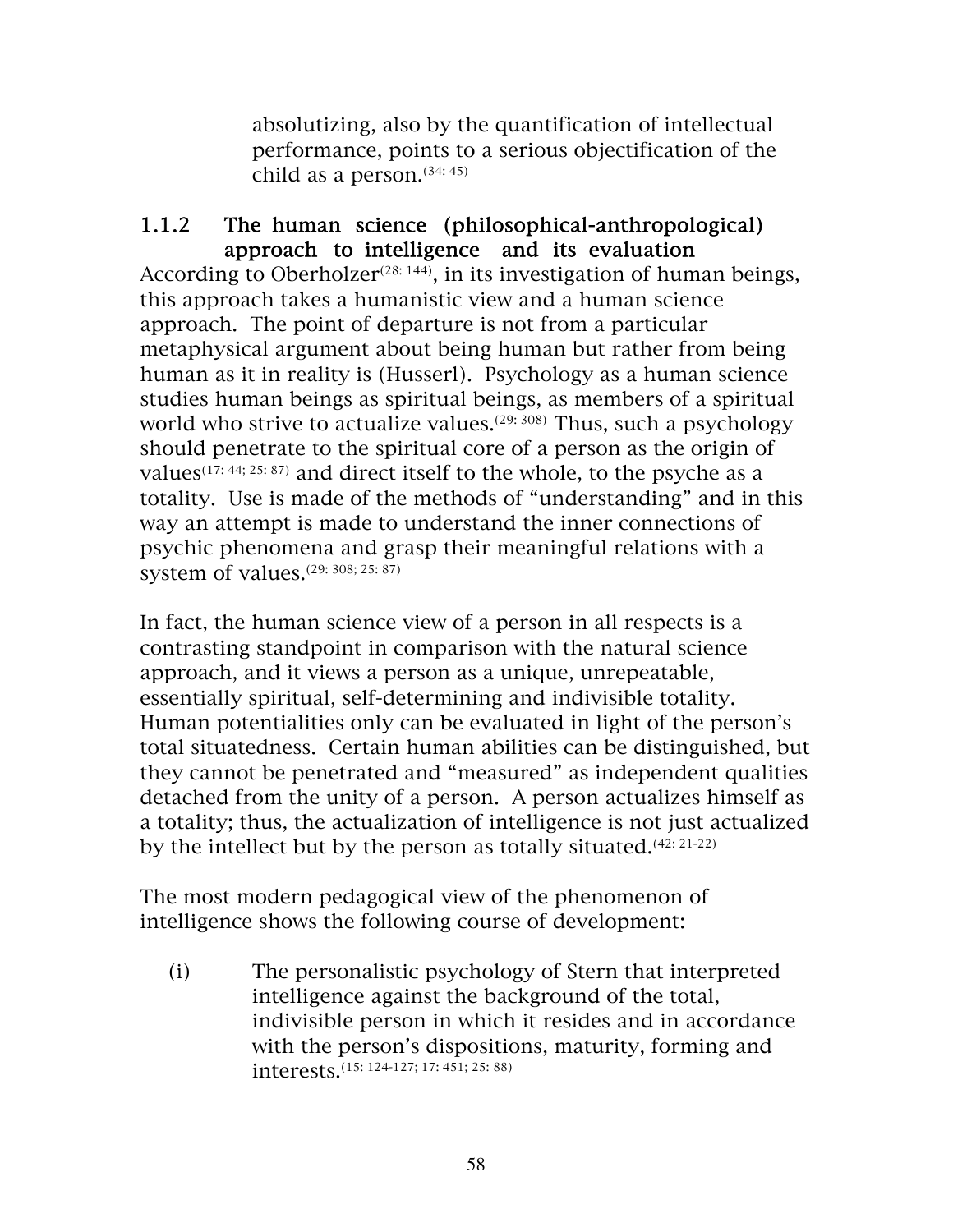(ii) the phenomenological approach, as does the personalistic, involves viewing a person as a totality and sees intelligence in the yet broader context of his relationships to the world.(25: 311; 39: 10) The emphasis is on the way a person constitutes his world and, in particular, on the ways he uses his intelligence to do this.(32: 224; 38: 53) A person does not passively face his world and adapt to it but he transforms it into a life world for himself. The total person is purposefully directed by his constituting involvement. This especially involves the quality with which he constitutes a world and his handling of the demands of life with which he is confronted; $(32: 244; 38: 53)$ (iii) by recognizing the central place of the spiritual core within the total context of a person, the pedagogicpersonalogical approach has made an additional contribution to the above two approaches that is of cardinal importance. $(42: 13)$  As a primarily spiritual being, the person, or I, is a deciding being and, therefore, the core of human-being also is a being responsible and, consequently, a person also is a valuing being who must express value judgments and make value decisions.(32: 207; 27: 116) A human being, as totality, is directed and activated from this personal core and, by implication, so also is his intelligence. Sonnekus states that, on the basis of his spiritual dimension, a person is the master of his intelligence and he can implement it or may not want to do so. In this way, the person is directly involved with his intelligence, and he also is responsible for its implementation, even transcendentally addressed to responsibly implement it. $(25: 324)$  This view is pedagogically important since it is in the educative situation that the child's spiritual core is awakened and where he must be appealed to activate and actualize his intelligence in responsible ways.(38: 55) The quality of the child's actualization of his intelligence thus will be directly related the educating to responsibility or to conscience forming he has experienced.(8: 35; 38: 56; 33: 79; 32: 223)

#### 1.2 Statement of the problem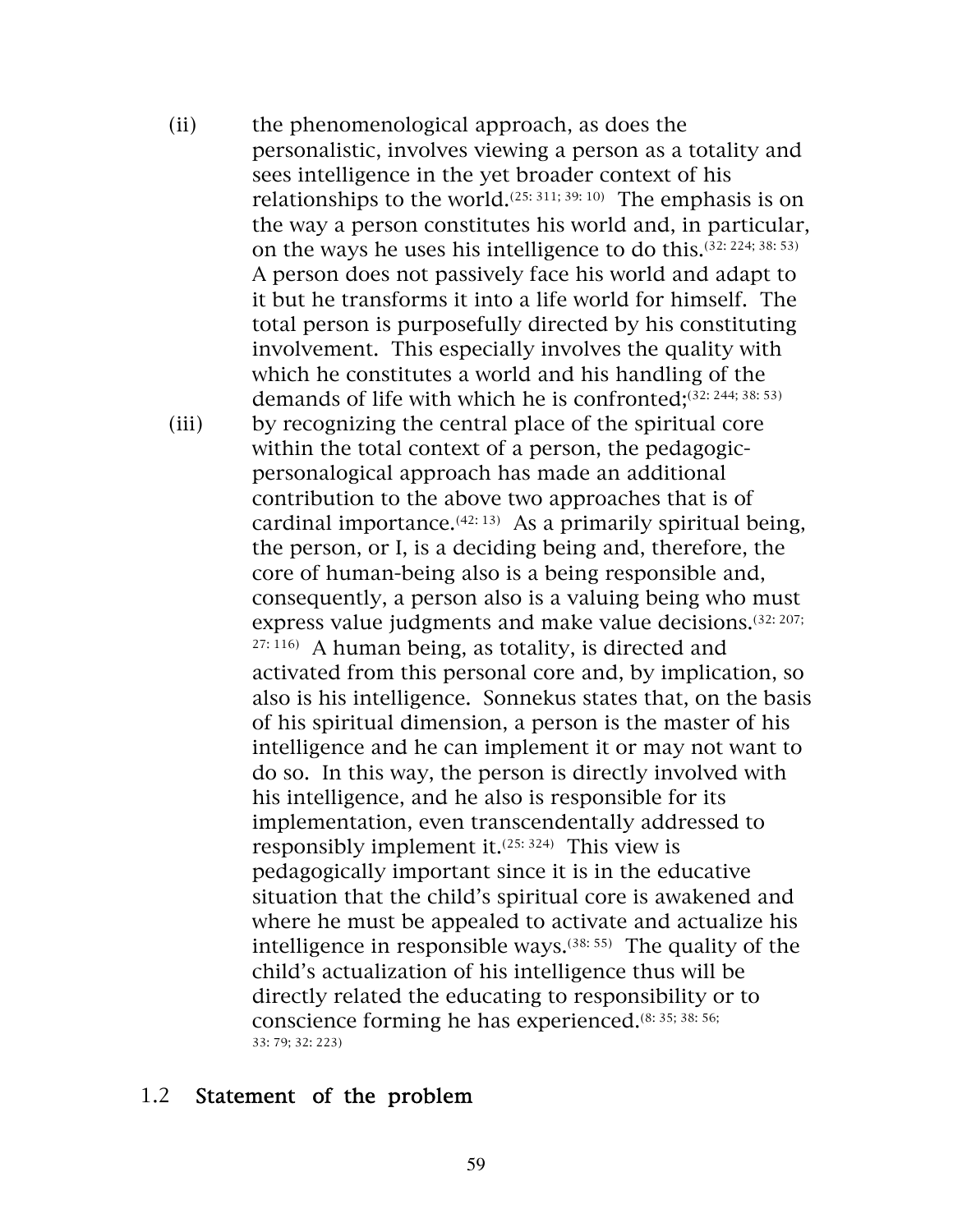A review of the literature reveals that no unanimity exists about precisely what intelligence essentially is; consequently, there is no generally accepted definition of it. This state of affairs can be traced back to the anthropological differences in opinion about who and what a human being essentially is (i.e., to the philosophical anthropology underlying the natural science and human science schools of thought discussed above).

In accordance with a natural science oriented philosophical anthropology, a person is part of nature, bound to natural laws and, thus, bio-physically determined. This means that, a person can be objectified in, divided into elements and studied in a natural science way; then he can be viewed as the sum total of his component parts. On this basis, psychometric tests have been constructed that allow human qualities to be quantified and to be compared "on the average". This element-psychological approach, moreover, has the consequence that certain human qualities are placed higher than others and that, the intellectual is absolutized as the ultimate factor inhuman life. This goes even further; it is not only this human quality that is absolutized but also the numerical expression of it, as obtained by a test—as if the score is the final word. Thus, absolutizing the quantification leads to labeling the child. Following this is the practice of making critical future choices and recommendations regarding youth/children in terms of a few scores (mostly the IQ).

To clarify the charges against the natural science approach, a few comments are made regarding the problem of the "measurement" of intelligence with the aid of "tests":

- (i) no intelligence medium (i.e., "test") claims to evaluate all qualities of intelligence. A test only givens an indication of the quality of actualization of certain potentialities of a child as measured at a particular time, in a particular situation and with respect to previously selected aspects of life reality. Yet, in practice, such tests are used as if not only the intelligence but also the person can in this way be fully known;
- (ii) because there is no consensus of opinion about the essence of intelligence, different media evaluate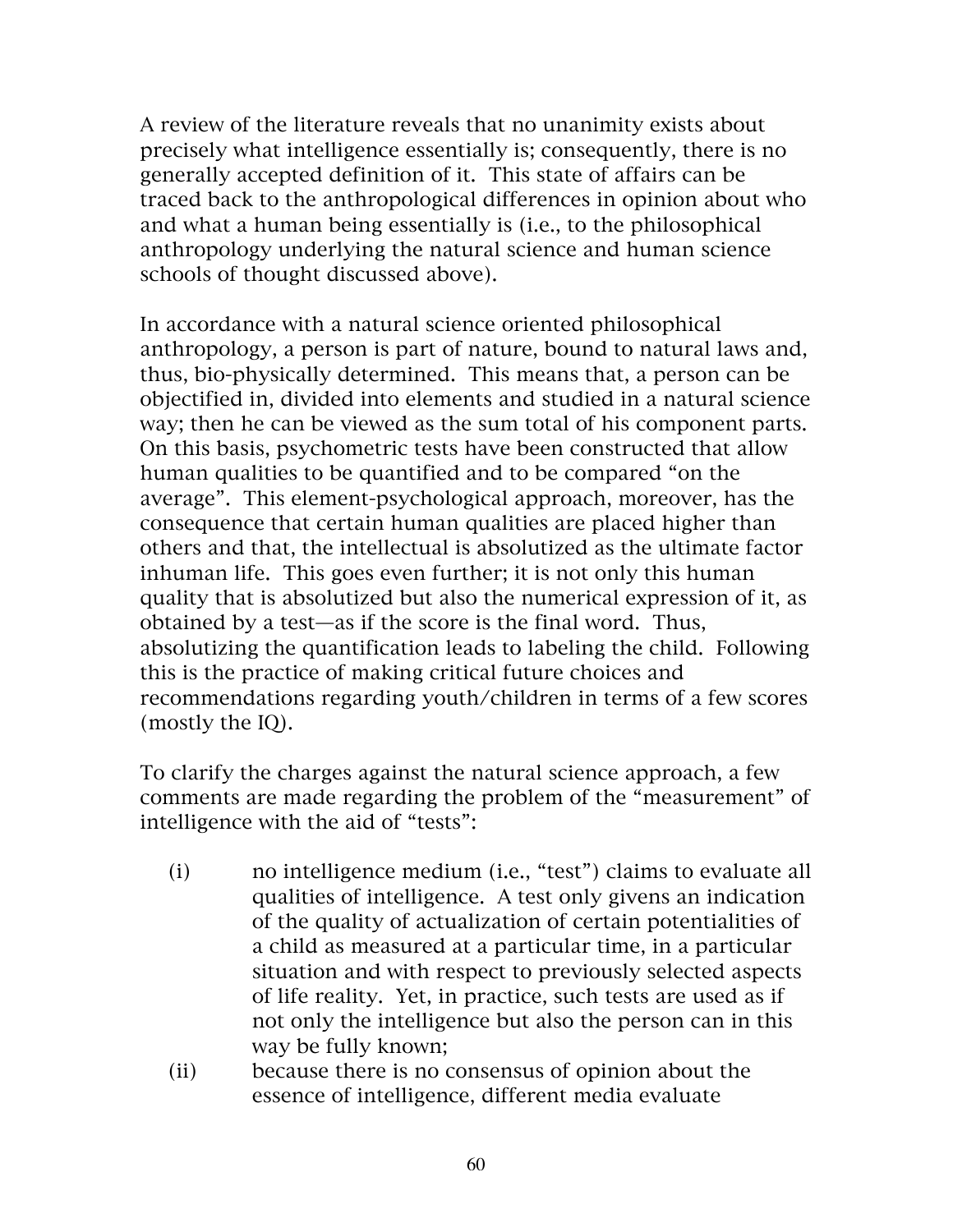different things (e.g., the sub-media or "sub-tests" of individual and group media) and totally different numerical results can be obtained. This means that these different numerical results represent different qualities of intelligence and, thus, must be interpreted differently. Also, the demands placed on the pupil by group media are entirely different from those by individual media;(42: 18-19)

- (iii) there are great differences in opinion about the stability of intelligence and intellectual performances. The current point of view is that intelligence mainly is hereditary and that the milieu doesn't exercise an influence worth mentioning.(17: 123; 18: 52-53; 43: 34; 33: 75) However, a number of researchers indicate the contrary.(39: 2: 25: 316; 15: 348) Kohnstamm(15: 353-354) refers to the metastable nature of intelligence and Thorpe<sup>(38: 64)</sup> shows that intelligence is very inconsistently related to physiological-neurological maturation, not to deny physical, emotional and formative influences. Thus, large differences can occur in the test results of a growing child on succeeding tests, and it is precisely such children who are continually subjected to "testing" and decisions are adopted for them in accordance with their "test results";(38: 63-64; 43: 111-121; 30: 122-124; 40: 80-84; 2: 16)
- (iv) where intelligence is increasingly seen in totality with the person, one must think about the degree to which personal qualities such as the affective, intentionality (giving meaning) and the physical co-define intellectual development and performance;<sup>(42: 20)</sup>
- (v) although intellectual potential very likely is mainly hereditarily defined,  $(3: 12; 43: 34; 5: 247)$  from the earliest years of childhood, the quality of its actualization is co-defined in no small degree by the quality of his experiences, opportunities, educating and general socio-economic milieu factors.<sup>(43: 41; 18: 53; 21: 38; 39: 4; 23: 43; 26: 111)</sup> During evaluation these must be thoroughly taken into account because it is precisely these factors and not his hereditary potential that restrain or promote his selfactualization and co-define his future;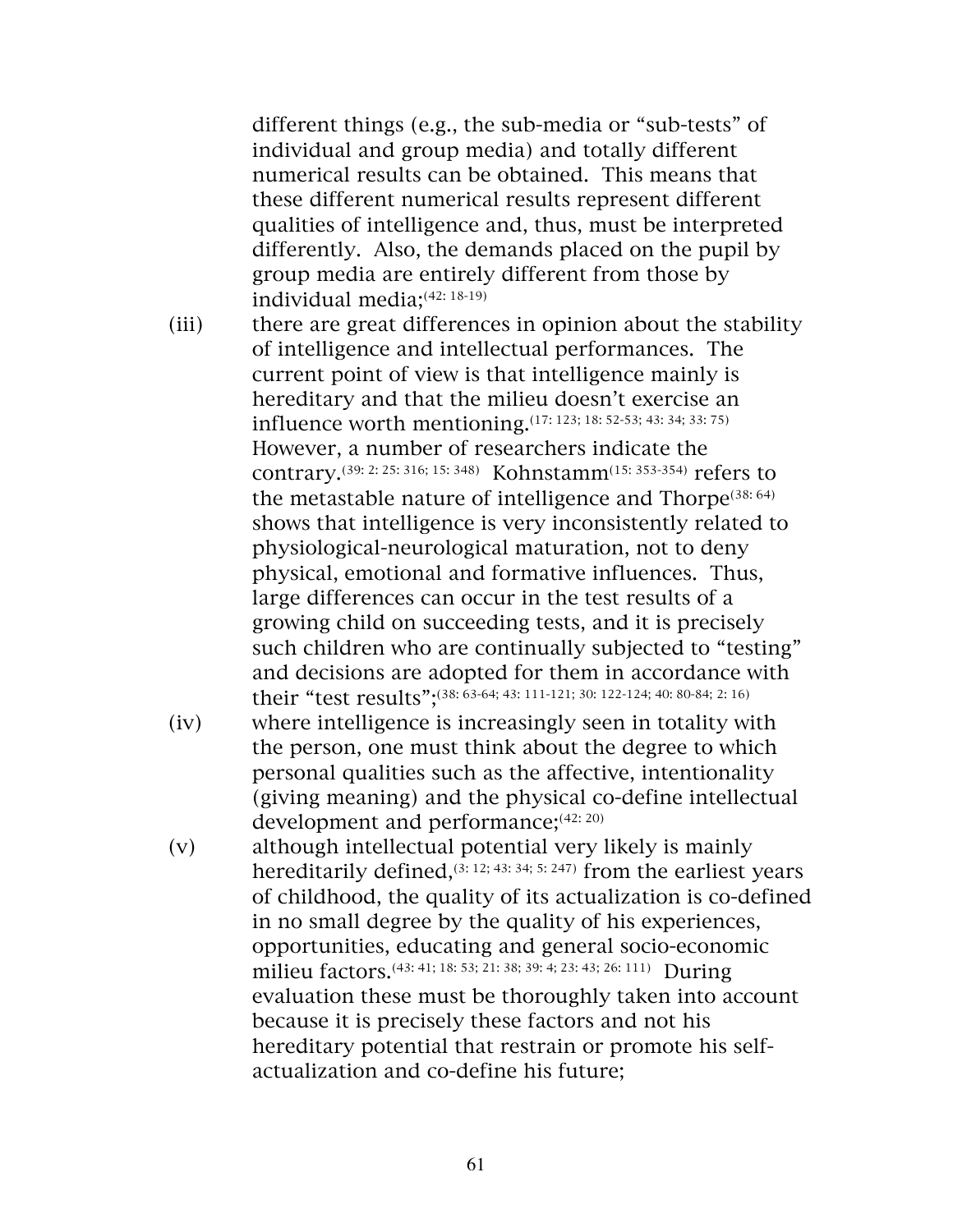- (vi) Stander<sup>(37: 29)</sup> refers to the intimate relationship between language availability and intelligence implementation and the degree to which intelligence media stress language power. The evaluation of intelligence usually ought to be paired with an investigation of the child's acquisition of language(33: 83; 24: 62; 43: 35) because if the child has not adequately acquired language, a distorted image of his intelligence will be obtained;
- (vii) in practice it appears that often there is no correlation between a child's intelligence scores and his school achievement. Self-actualization with respect to school tasks is closely related to a youth's ways of giving meaning and is substantially co-defined by the youth's conscience forming, that is, his being educated to responsible self-actualization. This only can be fathomed pedagogically and is necessary for a valid evaluation of the child's actualization of his intelligence;(33: 79, 83)
- (viii) no psychometric measuring instrument is infallible and there can be errors of administration, scoring and analyses of the data.

 From the above it seems that there is the danger that, on the basis of a few intelligence scores, and in biased and unjustified ways, a position can be taken against the child such that the educative intervention that ought to be taken with respect to him doesn't occur or that decisions regarding his future are made that entirely are in conflict with his real potentialities. Only a penetration of the child's total situatedness can throw light on who and what the child essentially is, and it is only in this light that responsible support can be given to him. The human science methods try to satisfy this demand.

It already has been shown that, from a human science philosophical anthropology, a person is seen as an indivisible totality that cannot be broken up into elements and "measured". However, this totality view has had the consequence that the design of practical-applicable evaluation media has failed to materialize. As a result, the vocational counselor must use natural science designed measurement media and in such a way that he doesn't fall into a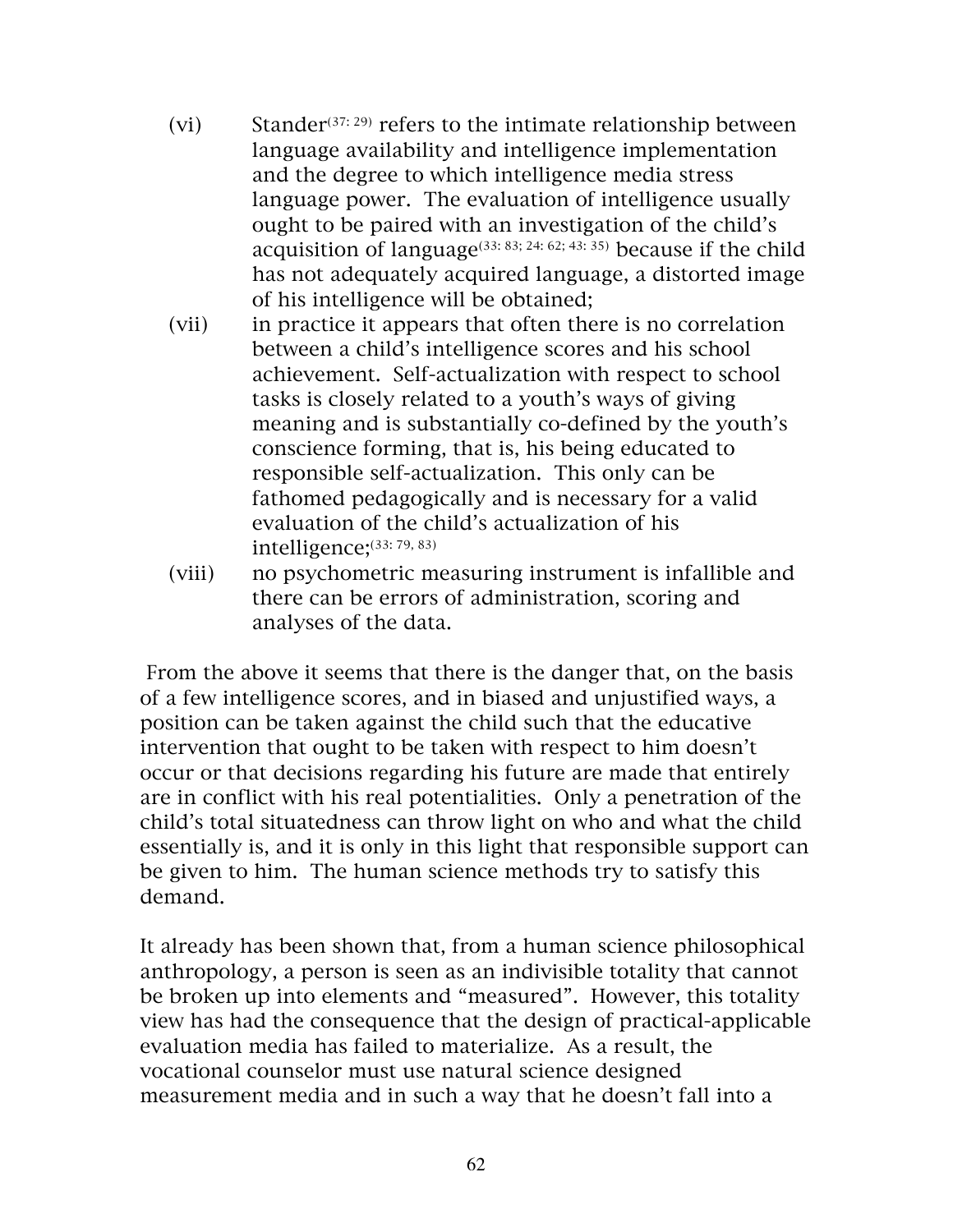biased consideration. The child's total situatedness and his potentiality to transcendence continually must be taken into account. This means an exploration with psychometric media only is part of a much broader pedagogically accountable investigation of the youth for evaluating the level of his self-actualization.(42: 21-22)

## 2. Perspective on intelligence in light of viewing a person as an indivisible totality, as corporeality-in-the-world

## 2.1 Introduction

A historical perspective shows that over the centuries, though onesided reflections, either the human mind (idealism) or the human body (naturalism, materialism) was placed too much in the foreground.<sup> $(13: 59)$ </sup> This indicates a separation of body and mind. The problem surrounding the body-mind relationship of being human was placed in the right perspective by existentialphenomenologically oriented thinkers with the view that the bodyas-lived (corporeality) is the essential human body. This indicates an indivisible body-mind unity that is not objectifiable or reducible.<sup>(13: 59-60)</sup> Also, it is meaningless to stress the body-mind unity of being human without bringing to light the particular boundness of this unity with the world. Heidegger overcame this apparent separation of person and world with his view of being human as Dasein,  $(13: 63)$  a primarily indissoluble unity and boundness between person and world and fellow persons.(25: 96)

This viewing of a person as body-mind unity-in-the-world is of fundamental importance for understanding intelligence; indeed, no accountable pronouncement about a human being or his personal characteristics or potentialities can be made without taking into account this fact. A person always is a totality-situated-in-the-world; a personal characteristic always is a characteristic within a totality, always part of an indissoluble unity, integrated with the whole; it is never aautonomous and must never be absolutized. Also, personal potentialities never should be thought of apart from the person as a totality, and they are never actualized independent of this totality, namely, the body-mind-world-boundness.<sup>(42: 25)</sup>

## 2.2 The recent psychological formulation of D. O. Hebb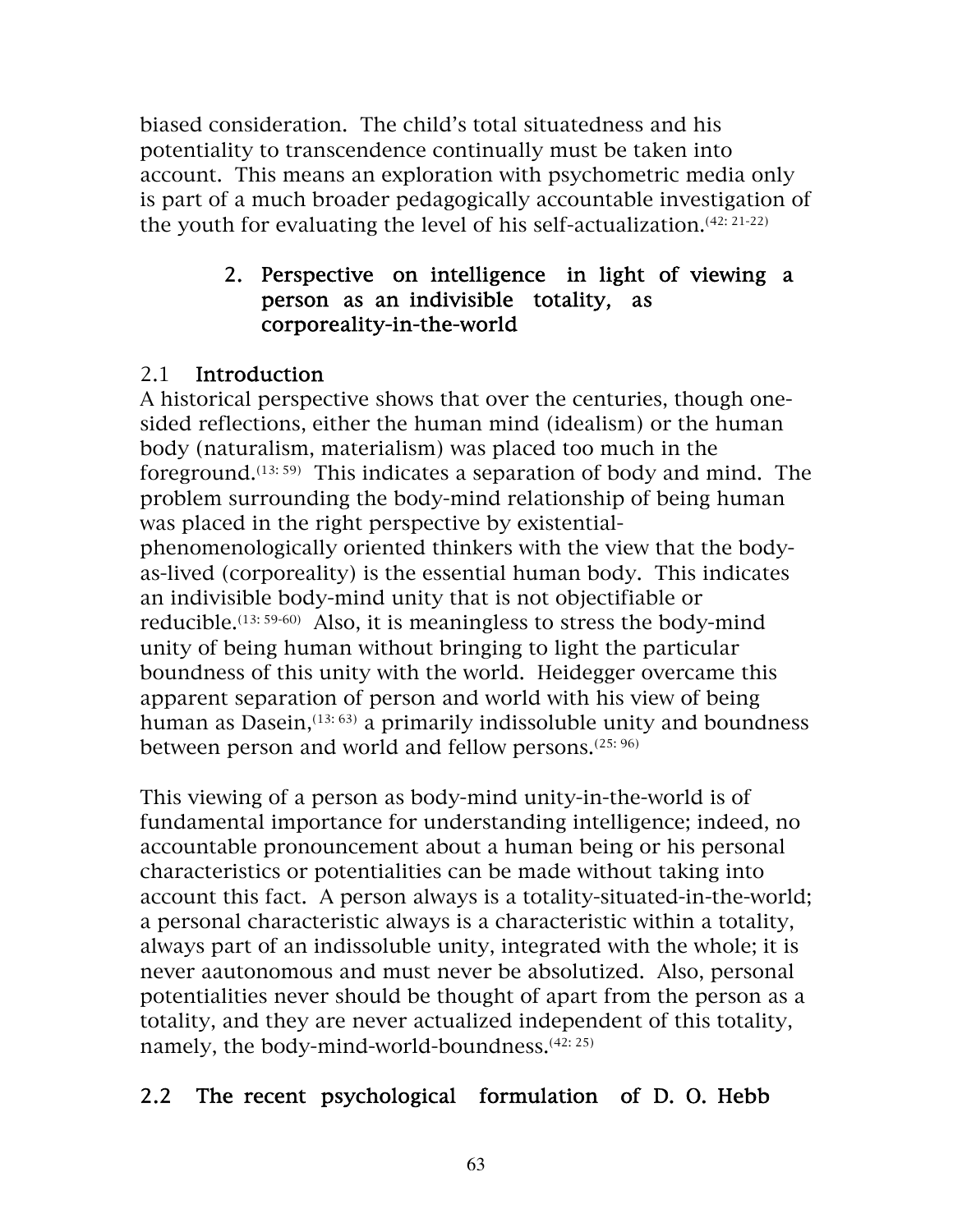Hebb distinguishes between "Intelligence A" and "Intelligence B". According to him, "Intelligence A" is "an innate potential, a fully innate property that amounts to the possession of a good brain, and a good neural metabolism. It is hereditary and not influenced by experience. We can not observe it directly or measure it. It is the basic inborn capacity. In other words: intelligence is physiologically determined and amounts to the quality of brain cells, and the efficient manner in which these cells function.

"Intelligence B is one's present mental efficiency. It is the ability which can be observed in one's daily activities at school or at work, and which is sampled fairly effectively by intelligence tests. It is the product of heredity and environment."(5:247)

The above formulation of intelligence by Hebb generally is accepted today in psychological practice and in schools and is a living example of a one-sided view of intelligence, seen especially from the perspective of a natural science oriented psychologist who stresses the physiological. Indeed, it cannot be denied that, with some qualifications, this formulation by Hebb carries a certain validity.

However, what cannot be accepted is the position that intelligence is physiologically determined and amounts to the inherited quality of the brain cells and the effectiveness of their functioning. This points to an absolutizing of the physiological and a slighting of the totality of the person as corporeality. This also means that intelligence and the mind are viewed as synonymous with a physiological-inherited quantity and that the implementation of intelligence is a purely intellectual affair (brain function) that has nothing to do with the rest of the person's characteristics such as spirituality, responsibility, etc.; thus, it is viewed as something that can be isolated from the totality of the person in order to be studied and measured.

Moreover, Hebb mentions the influence of environmental factors in the actualization of intellectual potential, but he fails to emphasize the role of educating to the responsible actualization of his human potentialities. The aim of this exposition is to show that when there is mention of intelligence, it merely is a partial account when the concept is limited only to cognitive or brain functions. The intellect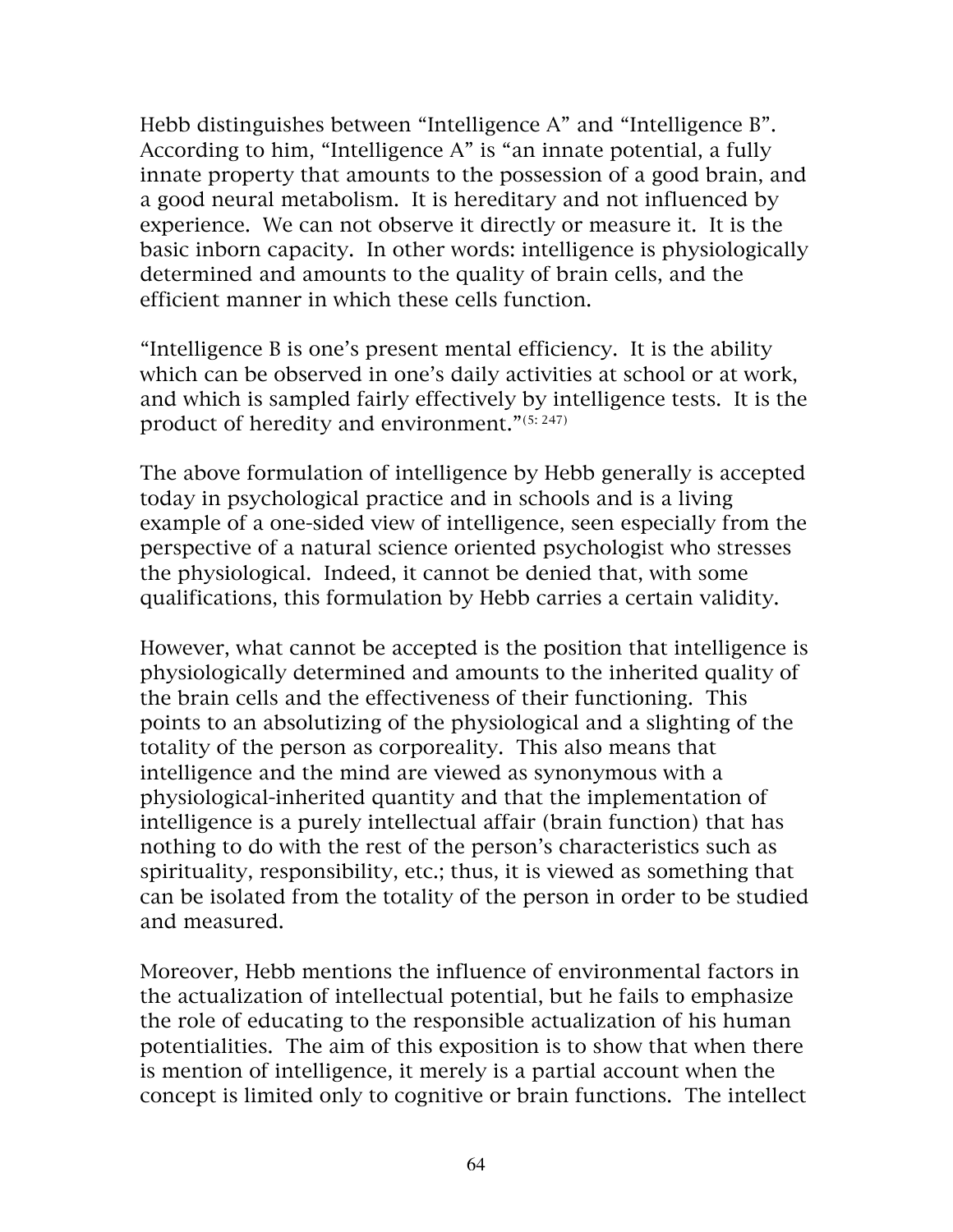does not function separately from the person as a totality. It always is the person as a totality who produces a performance, irrespective of the tasks with which he is confronted. In any performance, the intellect always is involved with the totality of the person, but so is each of the other characteristics of a person, to a greater or lesser degree, depending on which personal characteristics are most strongly appealed to by the particular tasks.

Thus, when an appeal is intellectual in nature, it is obvious that the cognitive potential will receive the strongest appeal; yet the performance that is produced (the response that is given) is never a performance of the intellect in isolation from the rest of the person as a totality. This is always a performance of an indivisible, total corporeality-in-the-world with respect to a particular task, an intellectual one in this example. If the task is more physical-bodily in nature, then it is obvious that the bodily will receive the strongest appeal; however, the performance produced is not by an isolated body but, once again, it is a performance of the person as a totality within which the bodily as well as the intellect, the human mind and the fact of human situatedness in the world from which the appeal emanates, all co-define the performance.<sup>(42: 27)</sup>

## 2.3 The totality approach to intelligence

In contrast to the psychological (natural science) approach of Hebb, among others, from authors such as Sonnekus,<sup>(33: 81)</sup> Joubert,<sup>(8)</sup> Steenkamp<sup>(38)</sup> Langeveld<sup>(18: 56)</sup> and others, we acquire a more human science approach to a person and his intelligence, where intelligence is viewed in terms of the totality of a person. Sonnekus<sup> $(25: 311)$ </sup> writes, "Within the totality of a person, intelligence is a power to breakthrough the surrounding world of the person who, in his involvement in it always is confronted with new situations." Joubert<sup> $(11)$ </sup> adds, "Intelligence is the level or quality of the actualization of one's total personal potentialities or the level and quality of the existence of the person within certain situations." Langeveld<sup>(18: 229; 8: 33)</sup> defines intelligence as the way in which a person aims for a goals in his life and plans means for achieving them.

"Power" and "personal potentialities" imply the presence and availability of certain givens as possibilities. This power or these potentialities, however, are latent and only are significant if they are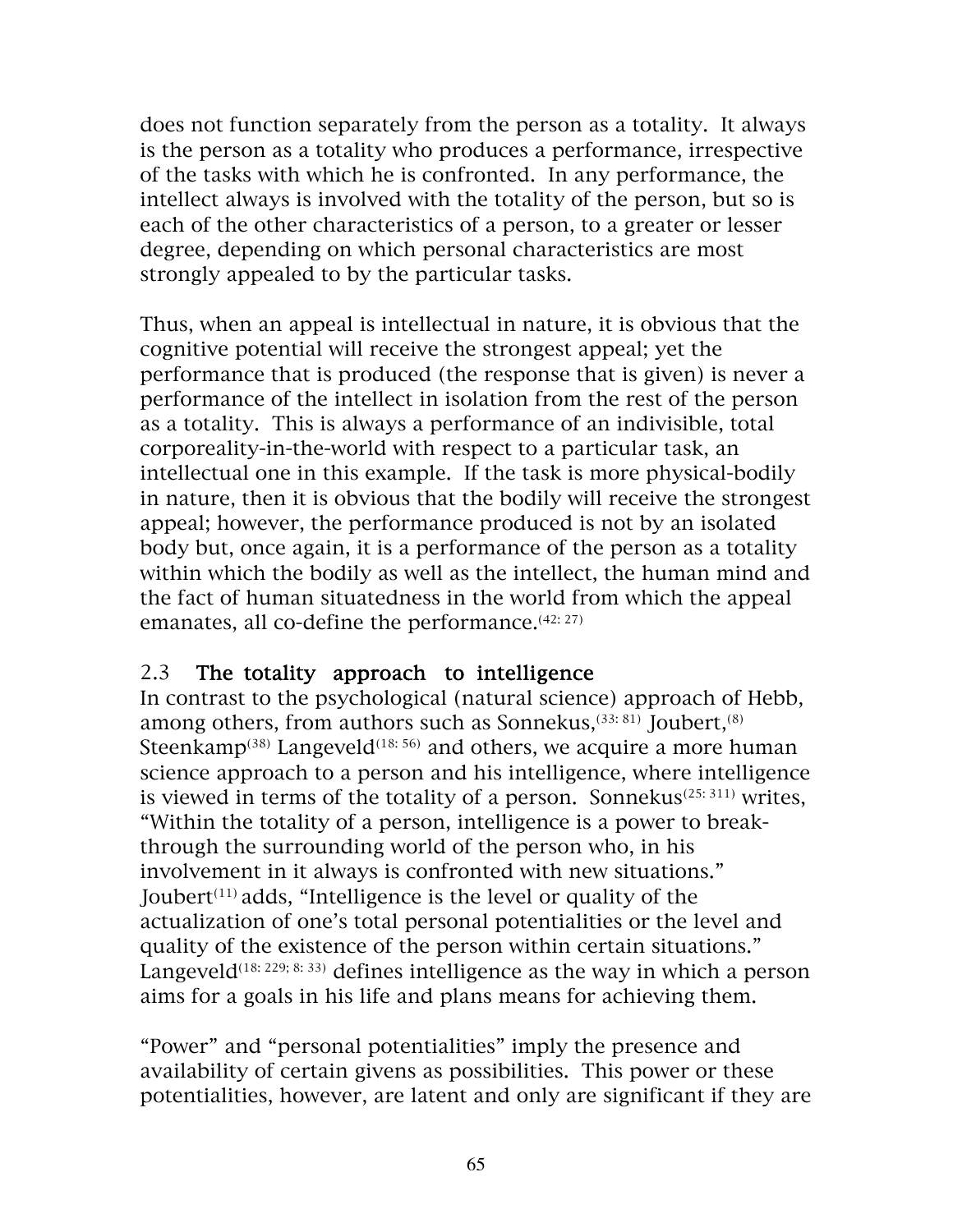actualized, that is, when the "surrounding world" is broken-through or the actualization of a possibility occurs. Thus, there is mention of authentic intelligence if the intellectual potentialities also are actualized.(42: 28) From this it follows that two basic distinctions are made with respect to intelligence:

- (i) the given potentialities, what a person has at his disposal, what he possibly can achieve—the optimally achievable;
- (ii) the level of actualization of the potentialities or givens, thus the achieved part of the achievable. Joubert speaks of the quality of the actualization of one's personal potentialities.(9: 56)

Also, with reference to the above, intelligence will not only be seen in its boundness with intellectual potential but in its relation to the totality of a person as indivisible body-mind unity in his boundness with the world.

The boundness of intelligence to the cognitive will not be underestimated, on the contrary; however, there must be objection to the current misunderstanding of the place of the other personal abilities and the slighting of their interdependence in the current evaluation of intelligence—as though the intellectual is an isolated quantity that functions divorced from other personal qualities. The actualization of intellectual potential, for example, as this is expressed in intellectual performances and that currently is seen as synonymous with a "good intelligence", is not exclusively a performance provided by the intellect but a performance provided by a person as an indivisible unity, that is, a performance in which the totality of the person is involved as a multiplicity-in-unity, i.e., with the co-involvement of all of his distinguishable and inseparable, interdependent, meaningfully cohering, complicated, integrated qualities.

The ultimate consequences of this argument mean that intelligence always and only is on the level of the actualization of a person as a totality, irrespective of the tasks with which he is confronted and irrespective of the personal potential that is strongly called to the foreground by a specific task. Moreover, and by implication, this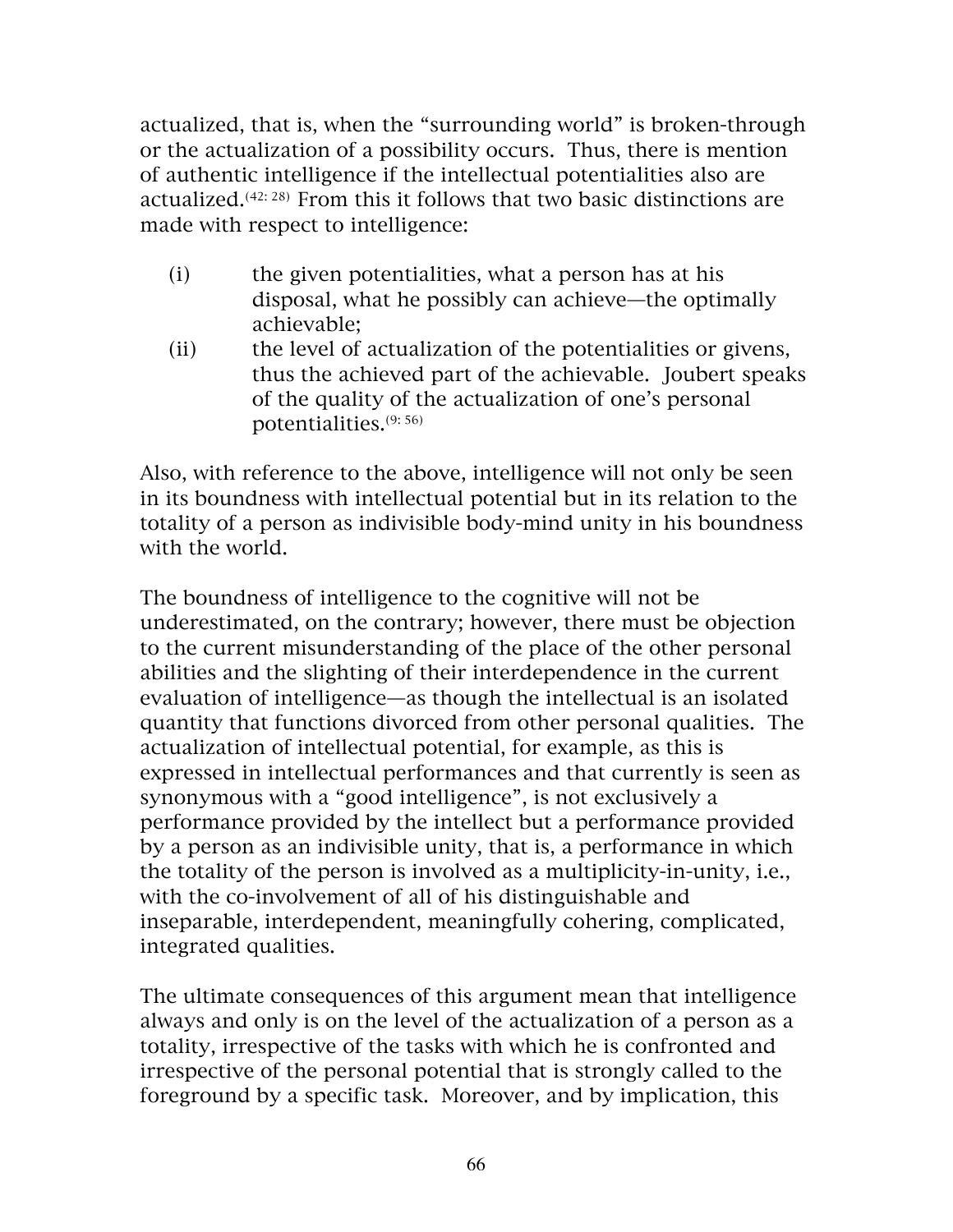also means that each distinguishable personal potential also can be distinguished as an intellectual potentiality.(42: 29-30)

## 2.4 The task with respect to evaluating intelligence and its boundness to a person as a totality

When intelligence is described in terms of the totality of a person and is seen as the quality or level of the self-actualization of a particular talent or talents, the core concern that revolves around this is that a human being in his totality, in his total being a person, must be seen and evaluated, i.e., as a body-mind unity-in-the-world.

From a vocational orientation perspective, differentiations of the person especially are made with respect to the following aspects:

## 2.4.1 Bodiliness

Bodiliness points to the hereditary givens with which a person enters the world and which are the biological basis and precondition for bringing about his existence and self-actualization. The concern first is with an objective view of the human body, the completeness and adequacy of the functioning of body organs, the senses, the limbs and also the appearance of the body. It is obvious that bodily incompleteness or inadequate bodily functioning will restrain or impede the human inhabitance of the world directly as a consequence of certain inadequacies and indirectly as a consequence of affective lived-experiences.(42: 31-32)

## 2.4.2 Spirituality

 Where bodiliness points to the biological basis for inhabiting the world and is the biological precondition for actualization, the spiritual points to the actualization of personal potentialities. Bodily actualization of the person as a totality (body-mind unity-inthe-world) is recognizable in human existence, in his intentionality and in his answers to his being addressed (appealed to). Now, whoever will make pronouncements about a person's intelligence in light of the foregoing views has the task of fathoming the person as an existential, intentional, addressed (appealed to) and answering being.

## 2.4.2.1 The person as an existential being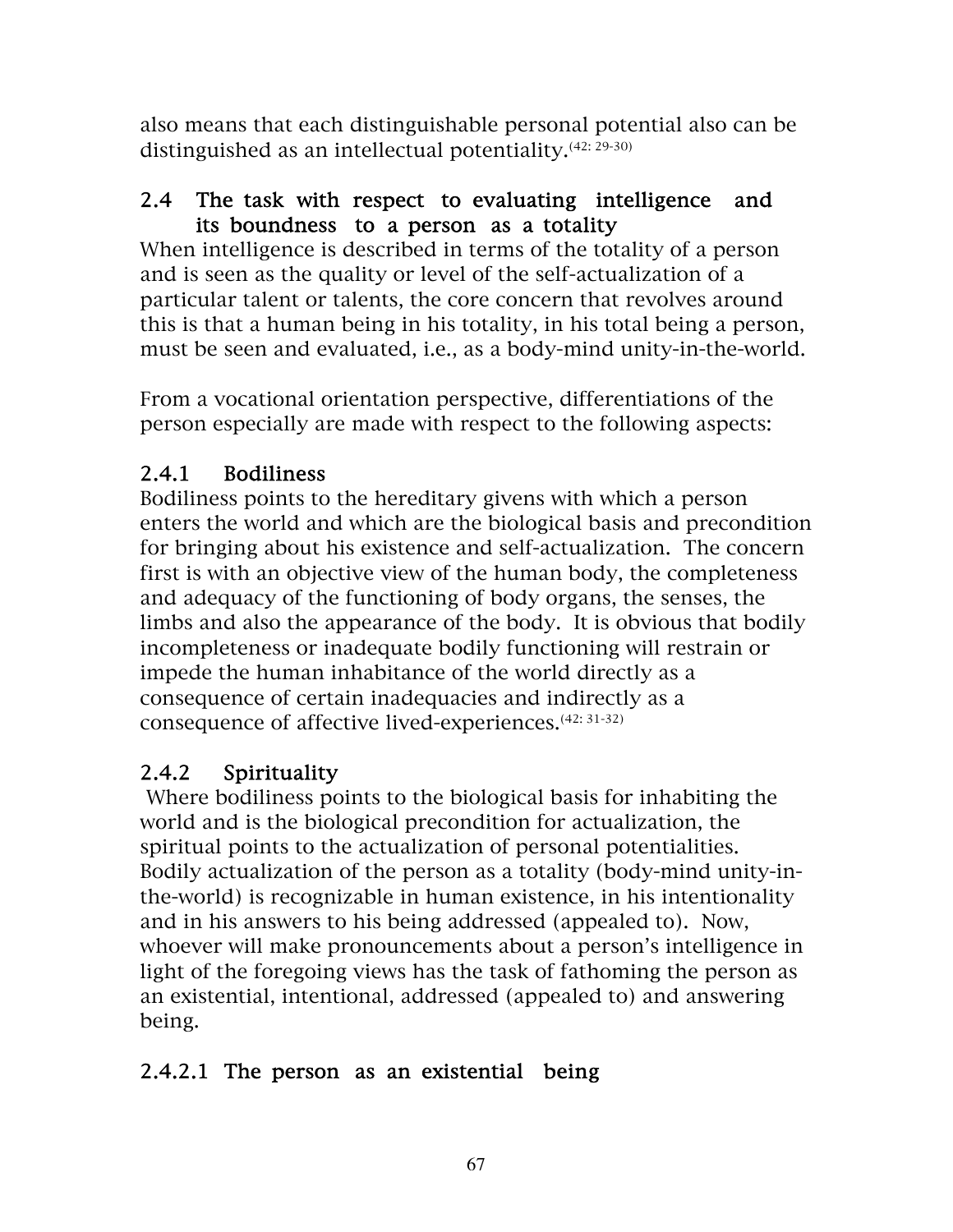Above, intelligence was characterized as the quality of a person's self-actualization. Synonymous with this, intelligence is formulated as the quality of existence, i.e., the quality of stepping out of oneself and entering the world, communicating, conducting dialogue, experiencing, learning, lived-experiencing, having part, taking part and giving part, making oneself available, planning, being by and with others, being involved and concerned with and about things and one's God. The level and way in which this is done—low, average or high—is the quality of his self-actualization or, in other words, of his intelligence broadly viewed. Thus, by implication, intelligence also can be formulated as "the quality of inhabiting or establishing a world."

Everything by virtue of which a person differentiates himself must be viewed as ways of existing and this means that in evaluating his intelligence, it ought to be penetrated as broadly as possible with regard to all distinguishable ways of existence.

This means that in addition to the already mentioned ways of being, among others, the following existential ways of being must be evaluated as essences of intelligence, namely, a person as sensing, perceiving, fantasizing, imagining, remembering, learning, thinking, willing, lived-experiencing, experiencing, knowing, striving, valuing, norming, being a believer, etc. to see if these restrain or promote his inhabiting a world, his existence, his self-actualization in the world and the actualization of his personal potentialities, e.g., the bodily, the intellectual, the spiritual,  $etc.<sup>(42: 332-33)</sup>$ 

## 2.4.2.2 The person as intentional being

Intentionality refers to a person's allocation of values and giving and sensing meaning. It is obvious that a person will promote and perpetuate something to the degree that he attributes meaning to it, values it and that it makes sense to him. Briefly, this amounts to the fact that a high potential is no guarantee that a person will actualize it if he does not feel that it is meaningful for him to do so. The meaningfulness of one's potentialities and existence are codeterminers of the quality of his actualized intelligence.<sup>(42: 33-34)</sup>

## 2.4.2.3 The person as addressed (appealed to)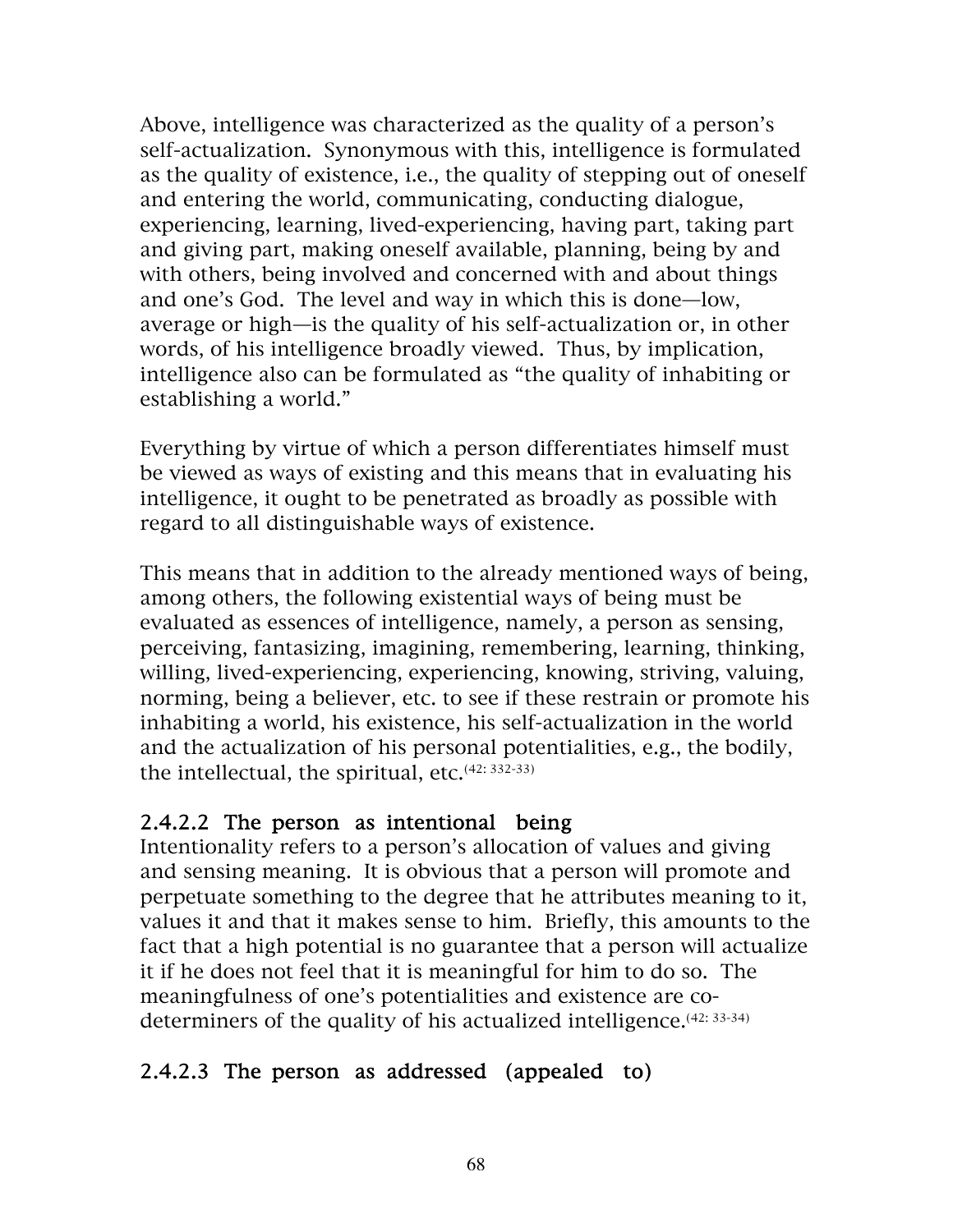Because of his openness, a person is receptive to an appeal by things and persons (and also God) to which he must answer. The question now is what is the quality of this response (as self-actualization)? Progressive responding assumes progressive self-actualization. To be able to respond meaningfully an elevation in level of selfactualization must appear. In this sense, his answer is the way and quality of the actualization of his intelligence as a meaningful utilization of it. $(11)$ 

Before pronouncements can be made regarding the quality of responding, as actualizing intelligence, the question must be asked about what restrains this self-actualization (actualizing intelligence). Internal restraints such as inadequate bodily functioning or bodily incompleteness and external restraints in family and school upbringing (educating) (e.g., insecurity, inadequate educating, the educative level of the environment, etc.) can be distinguished. A person's total situatedness defines the way and quality of his selfactualization of his being appealed to. $(9:53)$ 

# 2.4.2.4 The person as an answering being

To be someone who can be appealed to assumes a being who is answerable or responsible. The quality of response is evident in a person's level of accountability and responsibility. A responsible answer is one that corresponds with a person's unique potential as corporeality (as potential-in-totality). In this sense, the actualization of intelligence is an accountable and responsible answer to one's being appealed to. The quality of response is codefined by effort, venturing, assuming responsibility, understanding, hoping, thankfulness, planning, etc. In evaluating a person's intelligence, these ways of being also should be evaluated. $(9:53)$ 

## 3. A vocational orientation perspective on actualizing intellectual potential

## 3.1 Introductory perspective

In order to understand what already was said about intelligence, but now from a vocational orientation perspective, insight is required into the kind of vocational choice orientation, as an accountable assisting and supporting, that needs to be given to each youth until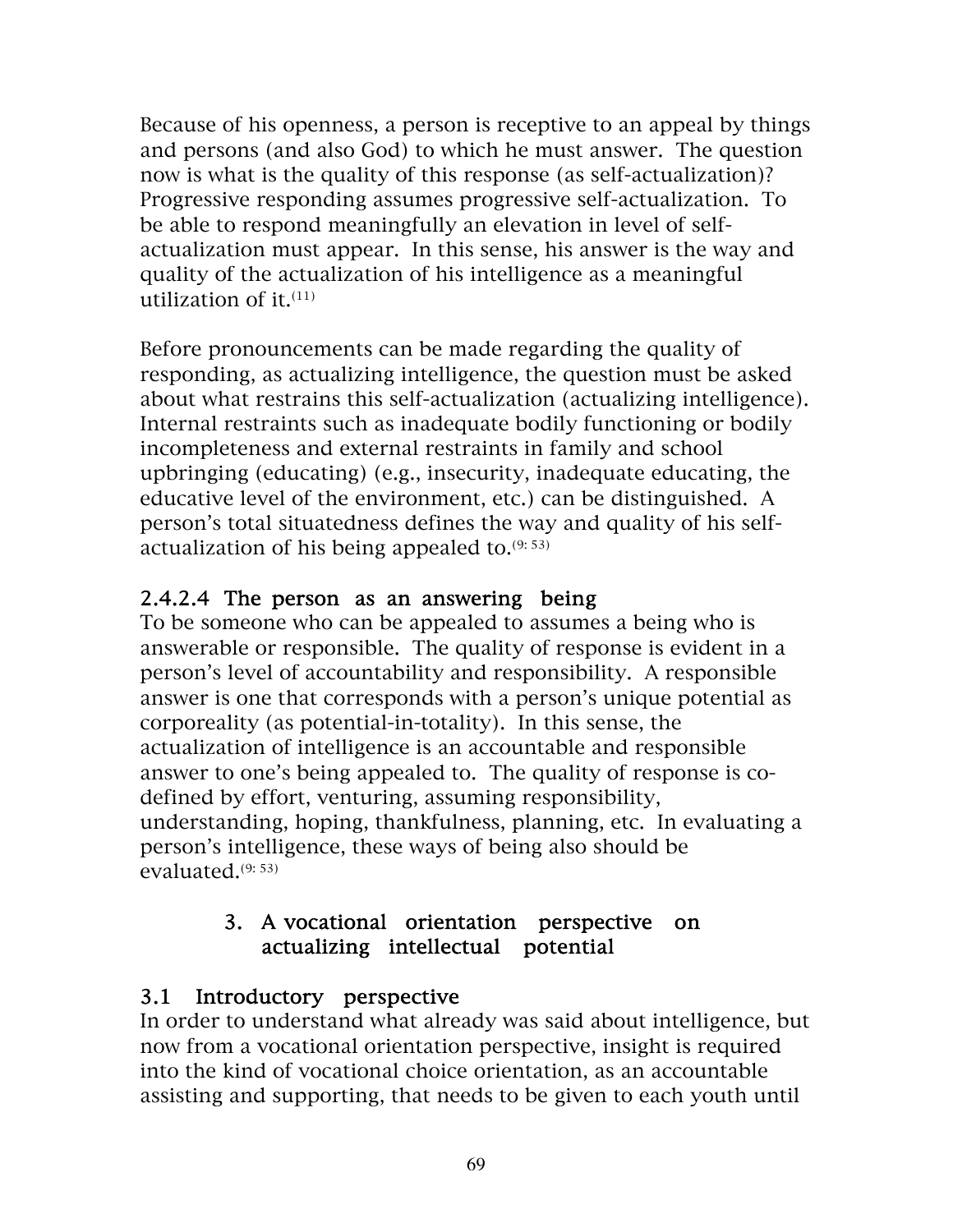he has, on the basis of accurate self-orientation, acquired insight and taken a position in light of his own situation of vocational choice such that he is able to arrive at a responsible vocational choice, as a preliminary stage to vocational entry and continued vocational orientation as a characteristic of vocational maturity.<sup>(14: 20; 16:4)</sup> Giving support for self-orientation also directly involves an orientation with respect to intelligence.

Self-orientation only is possible by the meaningful actualization of the orientation sessions by the vocational counselor and the youth. It is the responsibility of the vocational counselor to bring the youth to an authentic image of the vocational choices before he can orient him. This means that the vocational counselor must orient himself with respect to the youth before he can guide him to selforientation. In essence, this involves a progressive appeal to the youth to implement his personal aptitudes optimally in his vocational choice. This requires the personal initiative from the youth to meaningfully respond to this appeal.<sup>(10: 7; 14: 21)</sup>

This mutual responsibility of both the vocational counselor and the youth is a precondition for orientation. In essence, among others, self-orientation assumes self-exploration, self-discovery, selfevaluation, self-understanding, self-acceptance and selfactualization, also regarding his own intelligence.<sup>(10: 3)</sup>

#### 3.2 A vocational orientation perspective on actualizing intellectual potentialities

Joubert<sup> $(11)$ </sup> shows that the actualization of intelligence only is possible by way of an adequate actualization of one's own person as a totality. As a precondition, adequate self-actualization requires knowledge about one's own intelligence as well as the life reality or life situation in which intelligence can be actualized. This knowledge is possible by a meaningful orientation with respect to one's own intellectual potentialities as well as the opportunities that life reality offers. In a vocational orientation perspective, the significance of this self-orientation regarding one's own intellectual potentialities and the relevant vocational opportunities $(11)$  is that the eventual outcome will be an accountable vocational choice.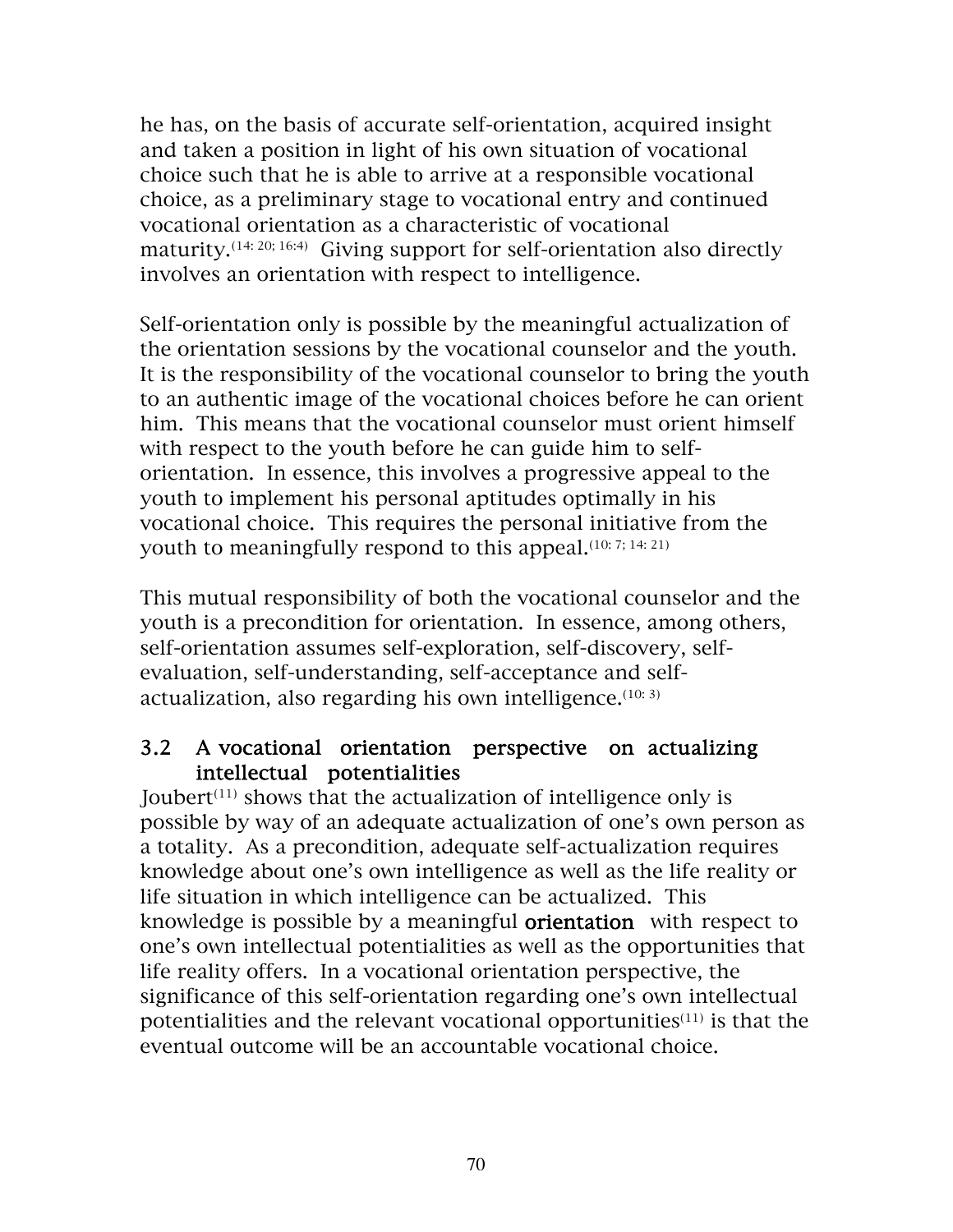In light of the above pronouncements regarding intellectual potential as the level of existence, this means the ways of selfactualization are co-defined by the actualization of all pedagogical essences (i.e., fundamental pedagogical, psychopedagogical, didactic pedagogical, sociopedagogical, etc. essences). (42: 41)

From a vocational orientation perspective, this amounts to the fact that orientation regarding one's own level of intelligence is possible by exploring, discovering, evaluating, understanding, accepting and actualizing it and that, in this light, the vocational world must be searched for opportunities to actualize these modes of orientation. Once again, this search essentially means an orientation (exploring, discovering, etc.) to vocational opportunities that are in accord with one's level of intelligence.<sup>(42: 41)</sup>

The actualization of a certain essential of self-orientation (e.g., exploring) and a progression to the others in the occurrence of selforientation indicates an increasingly higher qualitative level of selfactualization that can be viewed as an elevation in the level of intelligence in self-orientation. This occurrence of actualization on a qualitatively higher level has as a precondition that certain meanings be actualized<sup> $(1: 27-29)$ </sup> within each essence of orientation before the actualization of a subsequent essence of orientation takes place. From the perspective of intelligence, this self-orientation is an event that includes one's own existentiality, intentionality, being appealed to and responsiveness and all of this co-defines the selfactualization of one's own aptitudes such as bodiliness, intellectuality, sociability, interests, etc. $(42:45)$ 

Joubert<sup> $(7:5)$ </sup> indicates that for an existential being to be in a situation of vocational orientation requires his own initiative to enter this situation, to communicate within it, to become acquainted with it and to arrive at meaningful decisions. Regarding this dialogue with his vocational future into which the youth enters as an existential being, he manifests and differentiates himself in will, hope, interest, striving, insight, sociability, initiative, norms, independence, leadership, and in several other existential ways of being that might be of importance from a vocational orientation perspective and for his future vocational pursuit.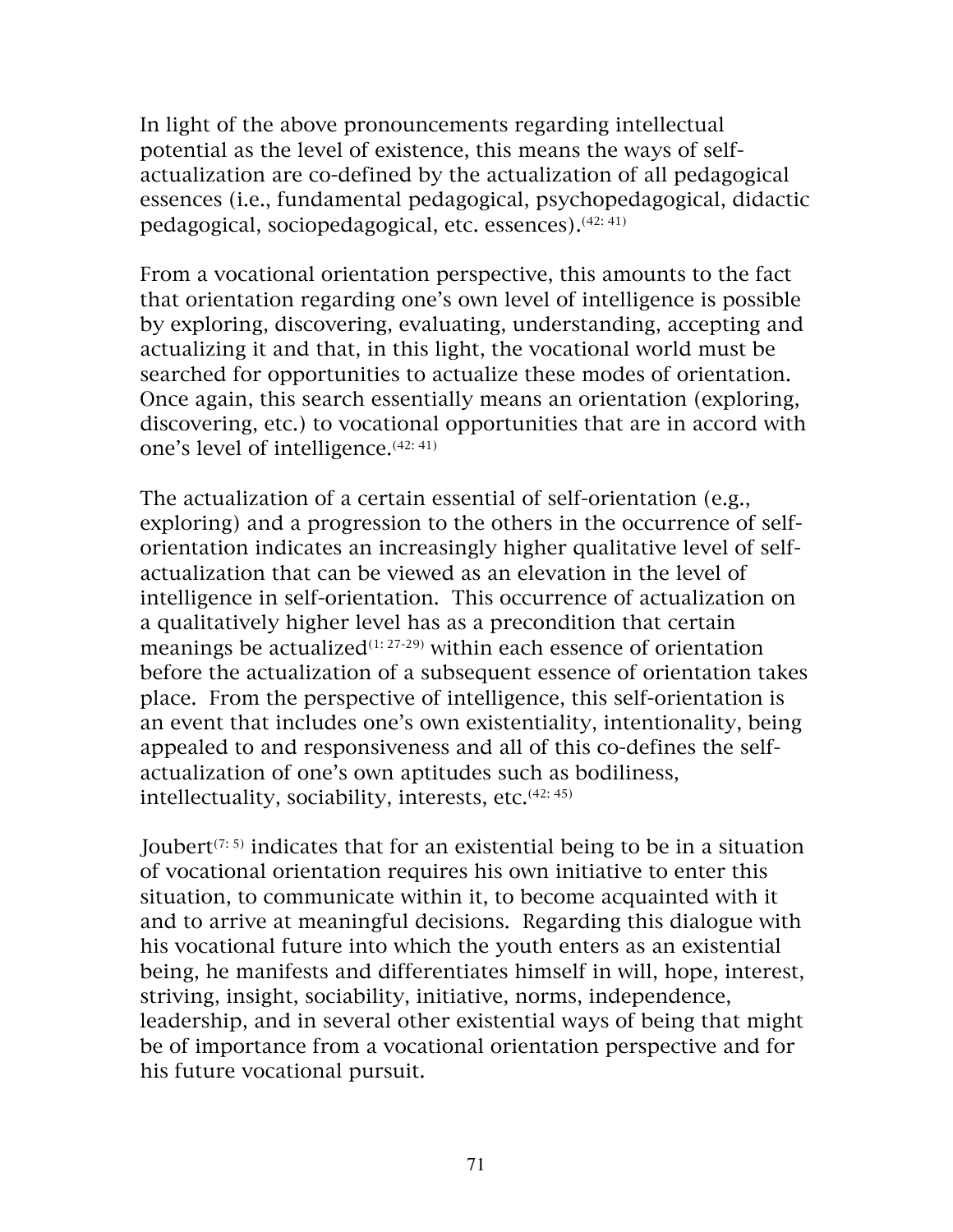Modes of being such as lived-experiencing, knowing, willing, behaving, sensing, attending, perceiving, imagining, fantasizing, thinking, remembering and observing all are existential modes of being a person, i.e., ways in which a person enters the world (also the vocational world), conducts dialogues, communicates, etc. Therefore, the modes of experiencing, lived-experiencing, willing, learning, etc. are important in evaluating intelligence.  $(33; 35; 36; 41)$  In vocational orientation, the concern is with the modes and quality of willing, lived-experiencing, knowing and behaving that then also codefine the choice of a vocation. In the exploration of the youth's intelligence, the above modes must be evaluated.

Viewing vocational choice from the perspective of intelligence, it is essential that these modes of manifestation of the youth (i.e., livedexperiencing, willing, etc.) be fathomed and co-evaluated and that the youth reach a self-orientation in connection with them and the vocational-choice implications they might have.<sup>(42: 46)</sup>

To be an intentional being in a situation of vocational orientation means that the youth must give meaning to this situation in his own way.(9: 52) Without the actualization of intentionality, i.e., an awareness of and a striving for meaning, the adequate actualization of intelligence, vocational orientation and vocational choice are not possible.(8: 82)

Responsible vocational choice, as a response to one's being appealed to, requires a choice within the limits of one's potentialities, among others, one's intellectual potential. As evidenced by his vocational choice, the youth must give a meaningful response to his being appealed to with real activity, i.e., meaningful, directed activity that will lead to the actualization of his vocational choice. This means that, in vocational orientation and choice, he must actualize his intelligence on the highest possible level in order to answer his being vocationally appealed to on the highest possible level.<sup>(42: 48; 9: 53)</sup>

#### 3.3 Personal abilities as intellectual equipment fro the perspective of vocational choice

The levels of existence, intentionality and responsible selfactualization, as actualization of intelligence, co-define the level of actualization of one's personal abilities and are pre-conditions for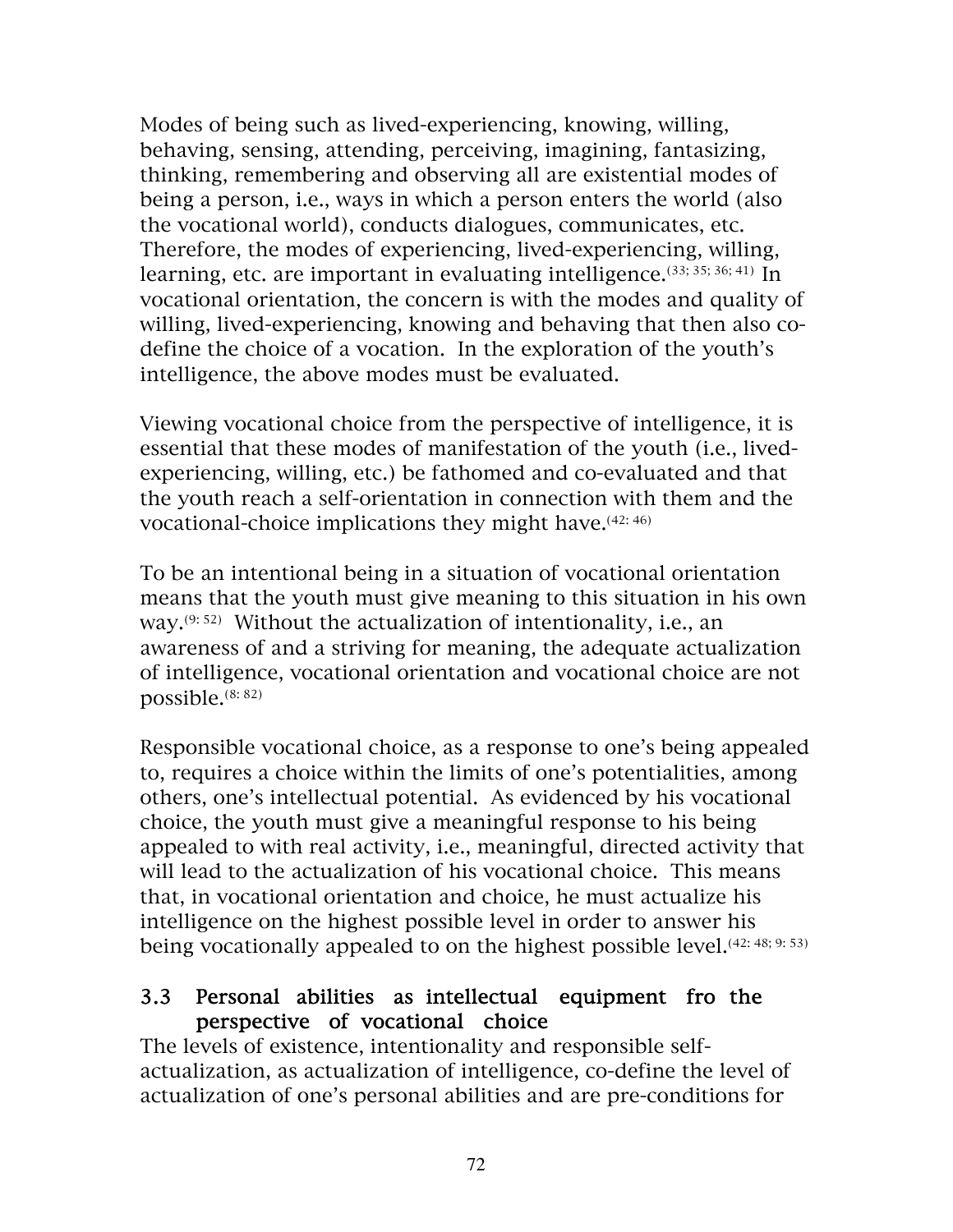an accountable vocational orientation, vocational choice and vocational practice.

Since a differentiated vocational world presents differentiated personal demands, it is necessary to attend to particular personal potentialities as equipment for particular vocations. Personal potentialities, as vocational equipment, are differentiated are, among others, one's bodiliness, intellectuality, interests and aptitudes. These personal potentialities, in addition to the essentials of the person, co-define the vocational choice that is going to be made. The meaning of personal potentialities, in combination and individually, changes for each person according to his particular endowments and ways of giving meaning. The person as a unity, totality and continuity, however, never must be divided and particular personal aptitudes must not be considered in a one-sided way. From the perspective of vocational orientation and choice, the person always must be viewed as a multiplicity-in-unity with his own ways of giving meaning and as not being reducible to a few ways of appearing.(9: 53-55; 8: 25-28; 13: 60)

## 3.3.1 Bodily actualization from the perspective of intelligence

The human body is the biological basis and precondition for the performance of work. Work is a bodily activity for which the body is equipped with certain senses, limbs, organs, etc. $(9:54)$  At the basis of the proper execution of work lies the adequate functioning of all bodily organs. All persons do not have the same physical nature at their disposal, and the bodily demands that occupations place on their practitioners show great variation. If the biological body is inadequately equipped (incomplete) or not functioning adequately physiologically, the proper actualization of intelligence also cannot be accomplished (e.g., by the blind, weal-sighted, brain-damaged or sickly child).(33: 84; 13: 33; 22:4)

#### 3.3.2 The actualization of intellectuality from the perspective of intelligence

Intellectual potential, just as bodily potential, must be seen as a meaningfully coherent totality in corporality, although it can be brought to the fore as a quality that cannot be sub-divided. $(9:55)$  One must guard against taking intellectuality, which co-defines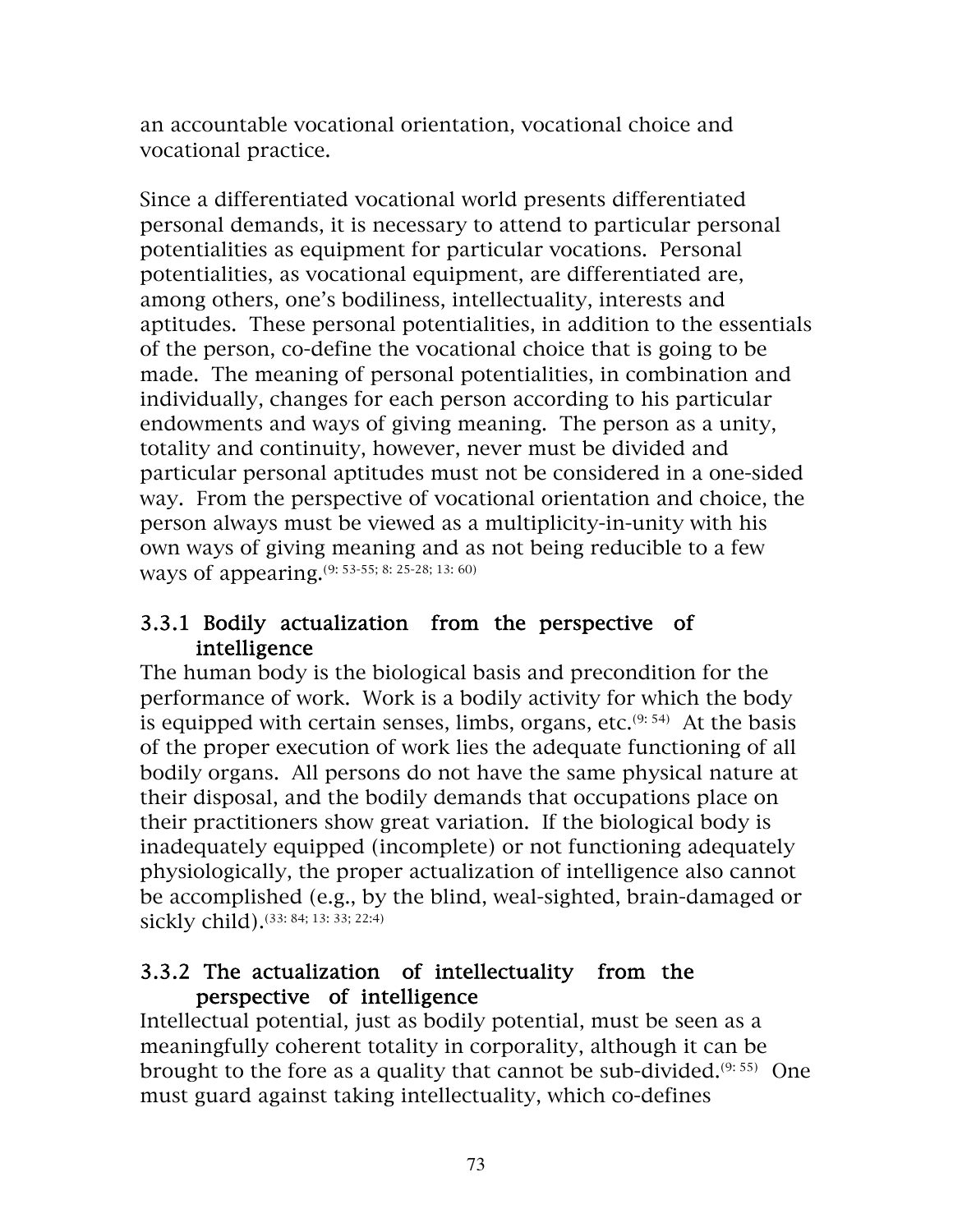intelligence (in broad perspective), exclusively as rooted in intelligence and in so doing absolutize it.<sup>(9: 55; 20: 118-119)</sup> Phenomena such as determination, attitude toward life, intentionality, interest, vital energy, imagination, memory, attention, attentiveness and many others influence the effective actualization of intellectual potential.<sup>(1: 229; 9: 55)</sup> To use with insight one's perseverance, thinking, perceiving, imagining, interests and lived-experiencing and thereby to mobilize, implement and orchestrate all of one's potentialities, is viewed as self-actualization on a high intellectual level.<sup>(9: 55; 6: 43)</sup>

Vocational classifications merely with respect to a number of quantitative scores are not accountable because the youth then is not viewed in his total situatedness. In exploring vocational choice, the intellectual level ought to be evaluated with a variety of media and a qualitative penetration of this level also must be made.(9: 56; 34: 53-55; 39; 38: 109) Vocational choice advice merely in light of a possibly reliable intellectual assessment also is not accountable since this is not an indication of intelligence in the broader sense. This is of little value since it is not evaluated in a meaningfully connected way with a number of other distinguishable qualities of the person. $(9:56)$ 

#### 3.3.3 The actualization of sociability from the perspective of intelligence

As a fellow inhabitant of the world the youth must learn to live in an intelligent way with fellow persons, also in the vocational world as a slice of the larger reality and he must be educated for this. Sociability and co-responsibility also must be shown in work, and his vocational choice and practice ought to give evidence that he is a bearer of sociability, i.e., of life obligations that must be placed above self-interest. Langeveld says the highest form of intelligence is the ability to establish, promote and maintain good human relationships. In order to actualize his sociability functions properly, also in work, it is extremely important that thought be given to the youth's sociability-equipment (availability) regarding healthy, intelligent human relationships.<sup>(9: 57; 7: 6; 42: 51-52)</sup> In a vocational orientation perspective, the intelligent actualization of sociability indicates a disposition as a readiness for providing service to fellow persons, society and the state through work, assistance, good disposition, demonstration of respect, etc. $(7.6)$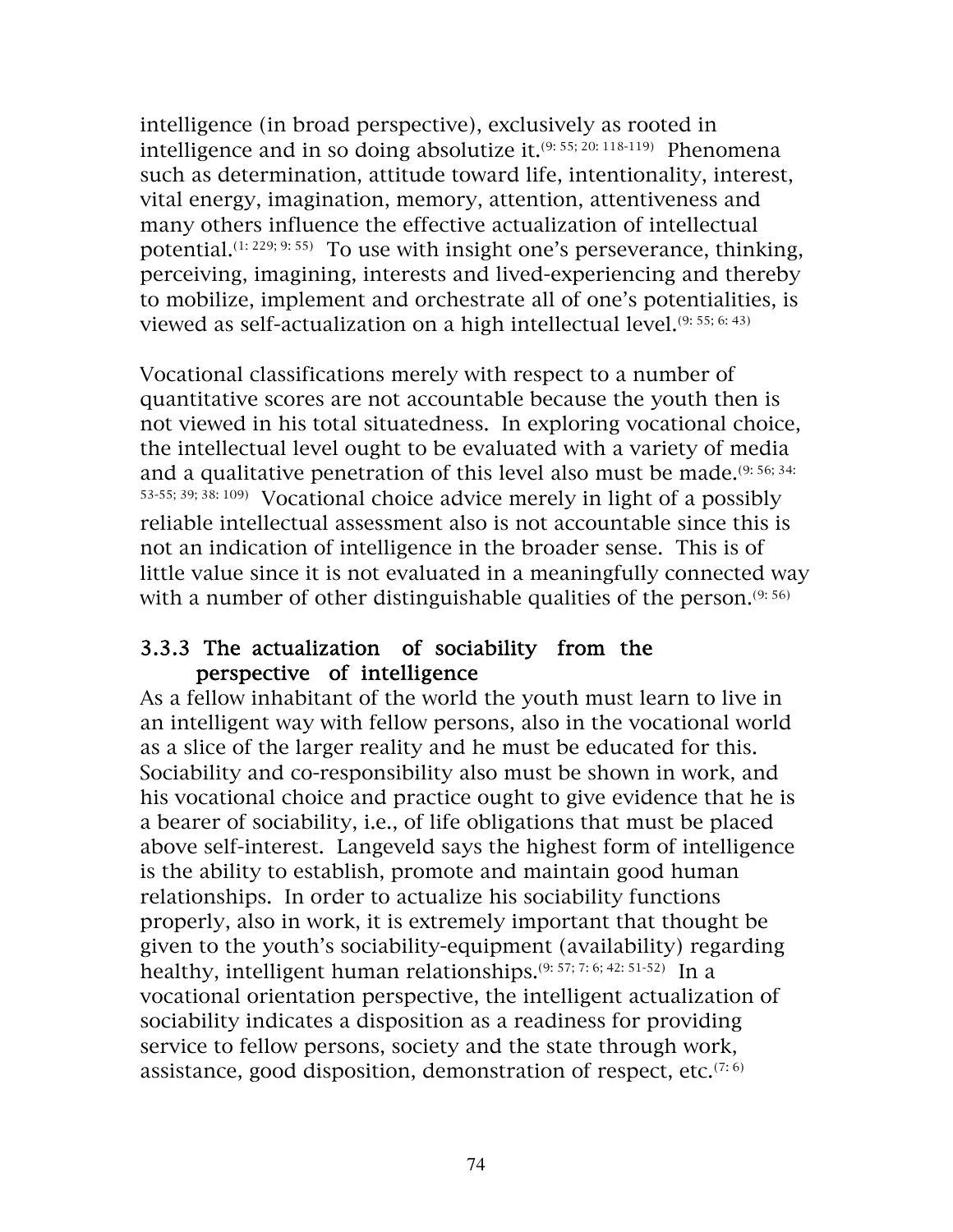#### 3.3.4 The actualization of interests from the perspective of intelligence

Interest in a vocational choice is described as a person's identification with relevant vocational opportunities.<sup>(9: 56; 8: 43)</sup> Such identification occurs in the light of the person's particular ways of giving meaning.(9: 57) Because the youth's interests are initiated by a striving for meaning, and because life values and obligations are placed first, the choice and practice of a vocation are directed to providing service. Then interest proceeds to dedication without the expectation of pleasurable experiences, $(8: 43)$  and there is then mention of authentic interest. When a striving for pleasure, power and the material initiate interest, self-interest is placed first and the interest is not authentic or sociable.(9: 57)

Langeveld sees interest as an aspect of the person that forms a unity with intelligence.  $(19: 238-239; 8: 43)$  In vocational orientation, it is important to heed that there are clear relations among interests, intelligence and vocational choice since interests plus abilities codefine successful vocational practice.(16: 45)

In addition to the above personal abilities, the adequacy of the youth's actualization of his psychic life (i..e., his experiencing, livedexperiencing, willing, knowing and behaving) must be taken into account which, in Joubert's broad formulation, can be shown to be modes of existence. And, as essences of intelligence, they are indispensable preconditions for adequately actualizing intelligence as self-actualization. The adequate actualization of the psychic life has as a precondition the adequate actualization of the fundamental pedagogic structures, psychopedagogic categories (learning and becoming) as well as the sociopedagogic and didactic pedagogic categories. Thus, it is necessary that the youth be fathomed with respect to the actualization of his psychic life and be evaluated with respect to the reality of vocational orientation if the evaluation of his intelligence is to be an evaluation of the quality of selfactualization where the aim is a responsible vocational orientation.(42: 59)

#### 4. The evaluation of intelligence as evidence of the level of actualization of personal abilities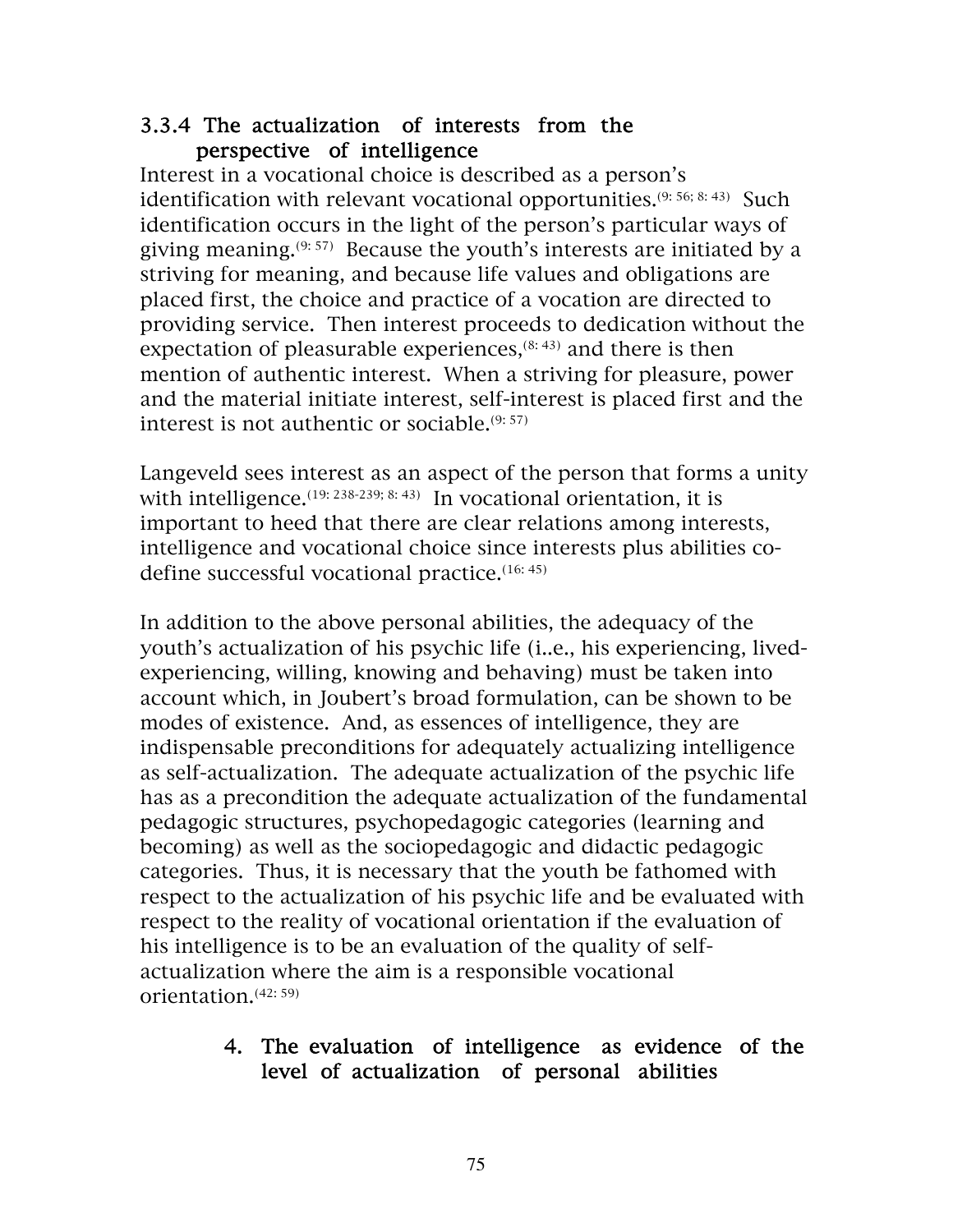The foregoing is an attempt to show the youth as a person in a totality perspective with the aim of establishing an accountable program of diagnosis for vocational choice. Moreover, it is necessary to verify the extent to which a differentiated program is possible for arriving at the greatest feasible totality image of being a person. A further question concerns the evaluation media to be used in this diagnosis. Available media for evaluating a person are, among others, intelligence scales, projective media, performance scales, aptitude media, interest-, self-evaluation- and occupational orientation-checklists, checklists to explore a youth's historicity, and the exploratory conversation.

Once again, the concern here is not with the evaluation of a few personal characteristics but rather with a comprehensive evaluation of the person in order to acquire the most reliable image possible of the person as an existential potentiality-in-totality. In essence, the concern is with the evaluation of the level of self-actualization of personal abilities as these are co-defined by his intellectual potentiality and his total situatedness, including education and instruction. This implies an evaluation of the level and ways of selfactualization in the world of vocational choice, i.e., of the person's level and modes of stepping out of himself, entering reality, dialoging and communicating with things, persons and himself regarding vocational-orientation, -choice and –practice. This involves not only an evaluation of the youth's level of selfactualization by the counselor but also self-orientation regarding the youth's unique potential for such actualization. This requires that the youth enters into a vocational orientation-pedagogicexploratory situation in which intuitive, quantitative and qualitative modes of evaluation are used and psychometric as well as pedagogic means and criteria, that supplement each other, are implemented in order to prevent the youth from being delivered to the quantitative "test results".(42: 63-65)

It was shown that to acquire a reliable image of a youth's vocational aptitudes and the quality of their actualization requires that a variety of evaluative media and modes by used. The level of reliability of evaluation can be increased by comparing the results of the media with each other. For example, when the level of intellectual aptitude is evaluated regarding vocational choice, all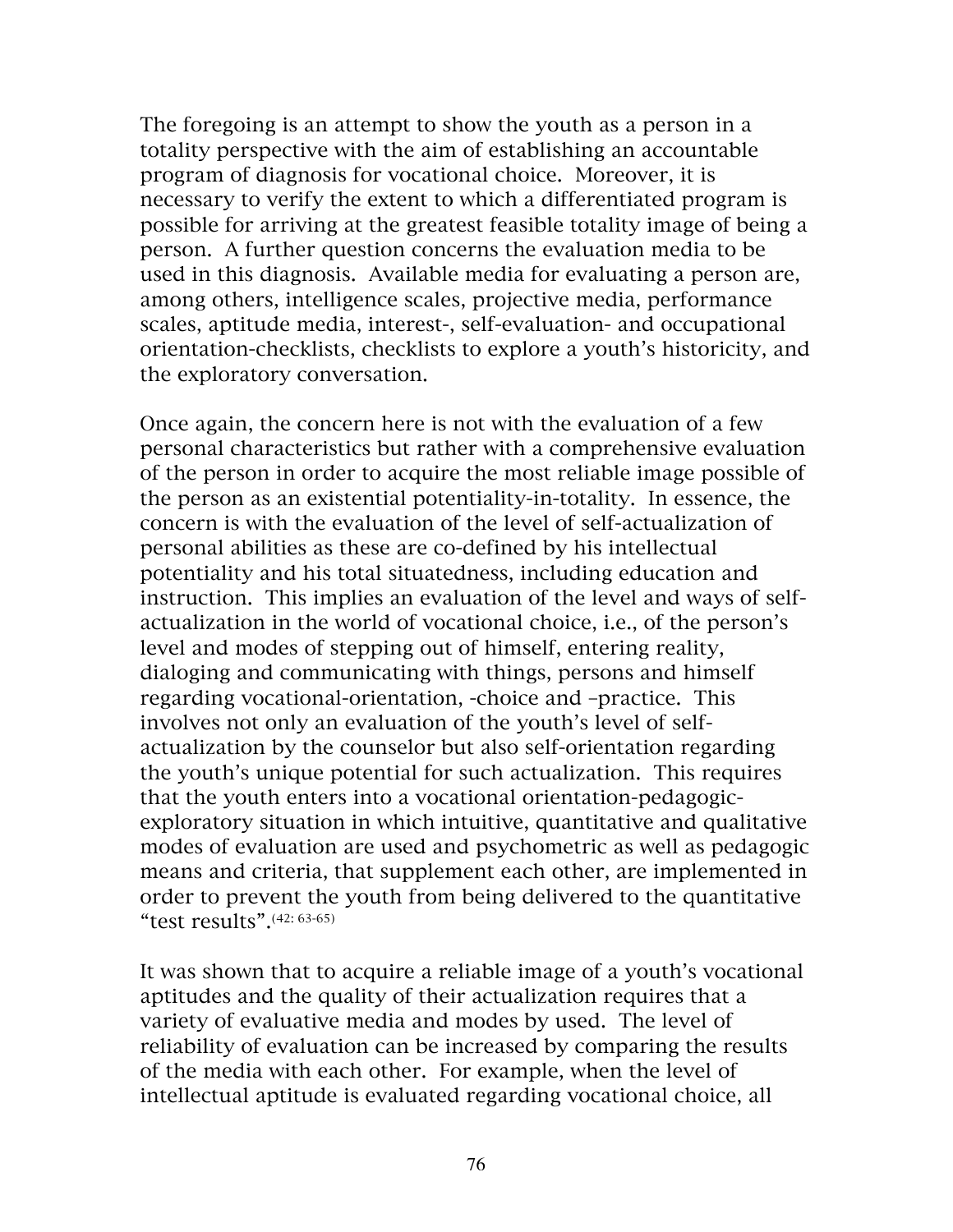results obtained by means of various media are compared and value is attached only to congruent results. Reliable evaluation from a few media is not possible, especially because the possibility of comparison is eliminated.(42: 77)

As examples of the ways of assessment, the evaluation of intellectuality, of sociability and of interest are schematically represented below in schemes A, B and C. The evaluation of the total level of actualization by comparing a variety of exploratory results is represented as a triad in scheme  $D^{(42: 84-87)}$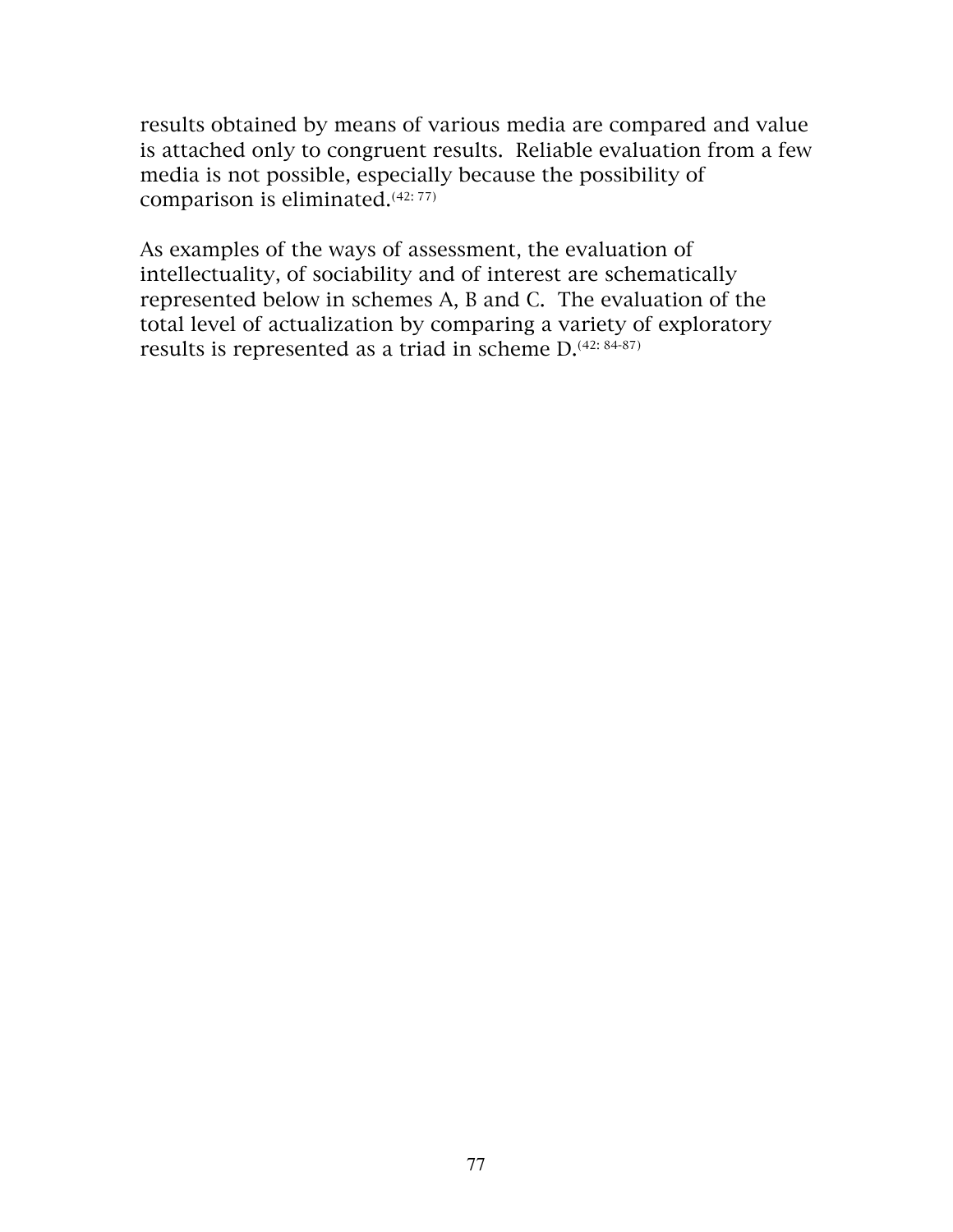## SCHEME A

## Evaluating the actualization of the INTELLECT by comparing a variety of exploratory results

#### **HISTORICITY**

1. Conversation with parents and others. 2. Conversation with the individual of concern regarding, e.g.:

- (i) socio-economic background;
- (ii) bodiliness: brain-injury, laterality, defects;
- (iii) language, speech, learning: language acquisition, deviations, spelling, arithmetic, learning problems;
- (iv) pedagogic relationships: trust, understanding, authority;
- (v) pedagogic sequence;
- (vi) lived-experiencing of  $(i) ((v)$ . Opinion of educators: Intentionality, concentration, normativity.

2. Psychometric results: general progress, subject matter achievements, problems. Remarks (observations) about: pedagogic services, medical, etc.

## PEDAGOGIC OBSERVATION

1. Quality of intelligence. 2. Bodily quality. 3. Personal quality. 4. Lived-experiencing.

For example: 1. alertness, concentration, language ability, memory, intellectual ability, methodical. 2. Sensory: completeness, functioning. 3. Intentionality: will, persistence, interest, communicative, apathy. 4. Bodily experiences, experience of intellectuality, tension.

## INTELLECTUAL MEDIA

1. Individual test. 2. Group test. 3. Senior Aptitude Test.

4. Scholastic battery.

For example:

#### 1. Quantitative:

- (i) verbal IQ;
- (ii) non-verbal IQ;
- (iii) verbal, non-verbal relationship.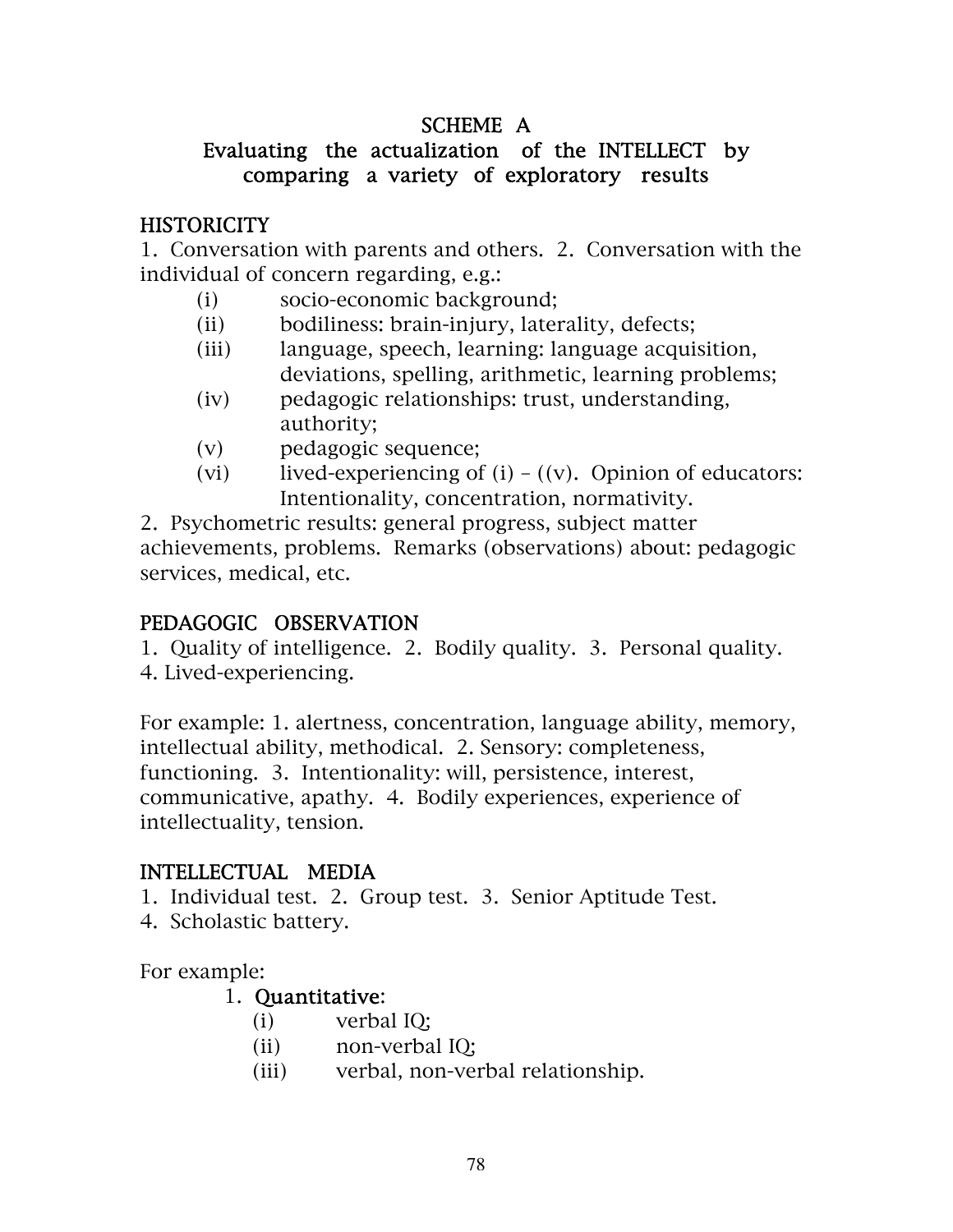## 2. Qualitative:

- (i) intellectual level;
- (ii) intellectual structure analysis;
- (iii) outstanding abilities;
- (iv) characterological abilities;
- (v) language ability;
- (vi) arithmetic ability;
- (vii) memory;
- (viii) affectivity;
- (ix) perception;
- (x) ability to attend;
- (xi) intellectual tempo (approximately, as from the individual test).

## PERFORMANCE MEDIA

1. Wiggly blocks. 2. "Passalong" medium.

For example:

Quantitative: A-B-C-D ratings. Quotient of practical ability. Quanlitative:  $1 + 2$ 

- (i) structure and attack;
- (ii) work relationship;
- (iii) work level;
- (iv) mechanical plan;
- (v) spatial visualization.

## PROJECTIVE MEDIA

- 1. Zullinger Table Test . 2. Person drawing. 3. Wartegg.
- 4. Incomplete sentences.

For example:

- 1. (i) conceptual and abstract ability;
	- (ii) practical common sense;
	- (iii) accurate perception;
	- (iv) creative ability (arts);
	- (v) independent thinking and originality;
	- (vi) contact ability.
- 2. (i) bodily disturbances: brain damage, epilepsy, headache;
	- (ii) emotional disturbances: tension, anxiety, instability;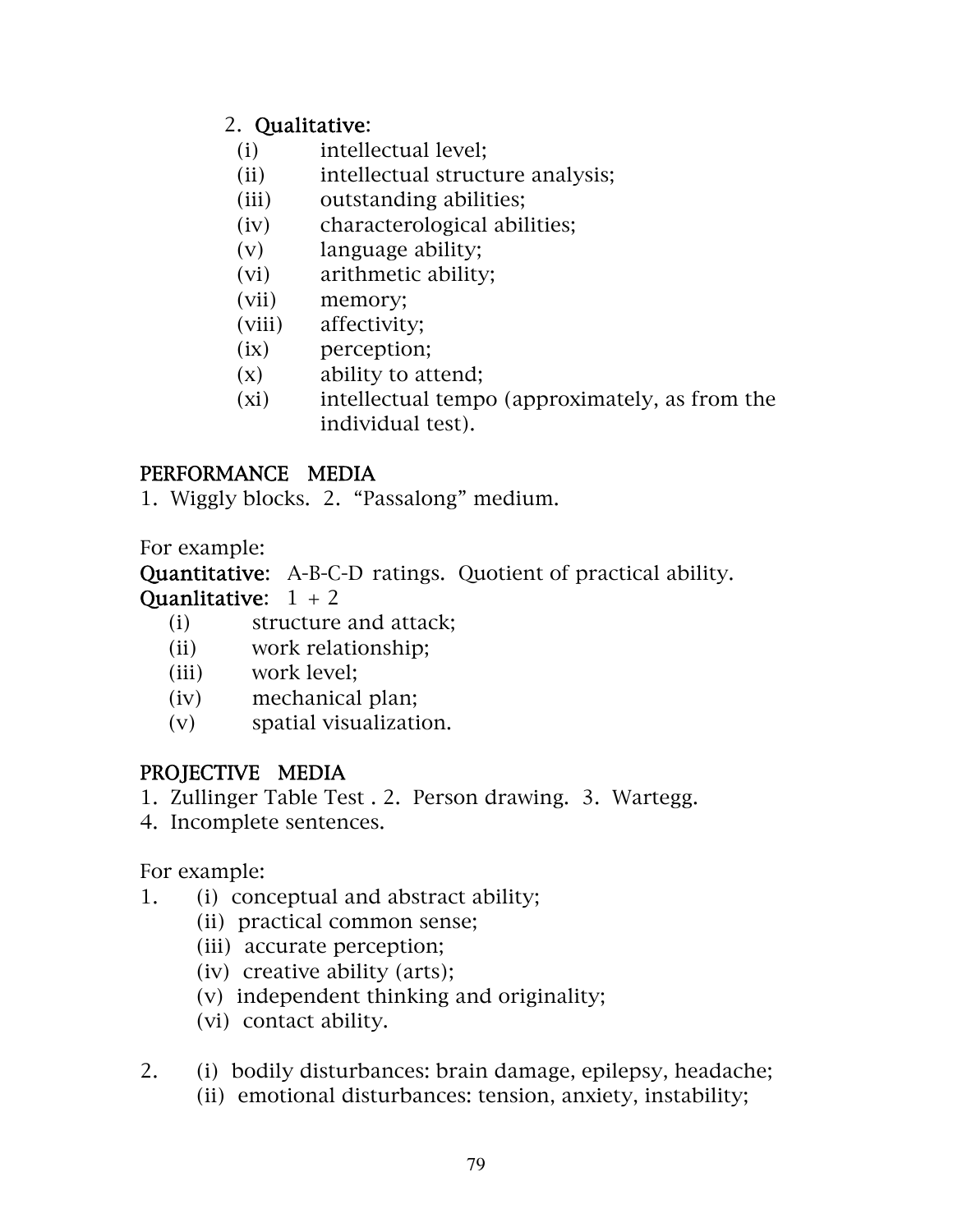- (iii) withdrawing.
- 3. Language ability. Lived experience of: bodiliness, intellectuality.

## INTEREST MEDIA

1. C.V. 2. 19 Field.

For example:

- (i) shows objectivity regarding interest potentialities;
- (ii) shows interest profile that synthesizes interest potentialities.

## SCHEME B

## Evaluating the actualization of SOCIABILITY by comparing a variety of exploratory results

## **HISTORICITY**

Conversation with parents and others as well as the individual regarding:

- 1. (i) bodiliness and the experience of it;
	- (ii) language ability, speech, communication skills;
	- (iii) pedagogic relationships (trust, understanding, authority);
	- (iv) pedagogic sequence;
	- (v) human relationships arising from  $(i) (iv)$ . Opinions of educators and others regarding sociability and human relationships, friendliness, emotionality.
- 2. Psychometric results:
	- (i) inclination toward verbal;
	- (ii) inclination toward social;
	- (iii) inclination toward fellow persons, etc.

#### PEDAGOGIC OBSERVATION

- 1. Quality of intelligence. 2. Bodily quality. 3. Personal quality.
	- 3. Lived-experiencing.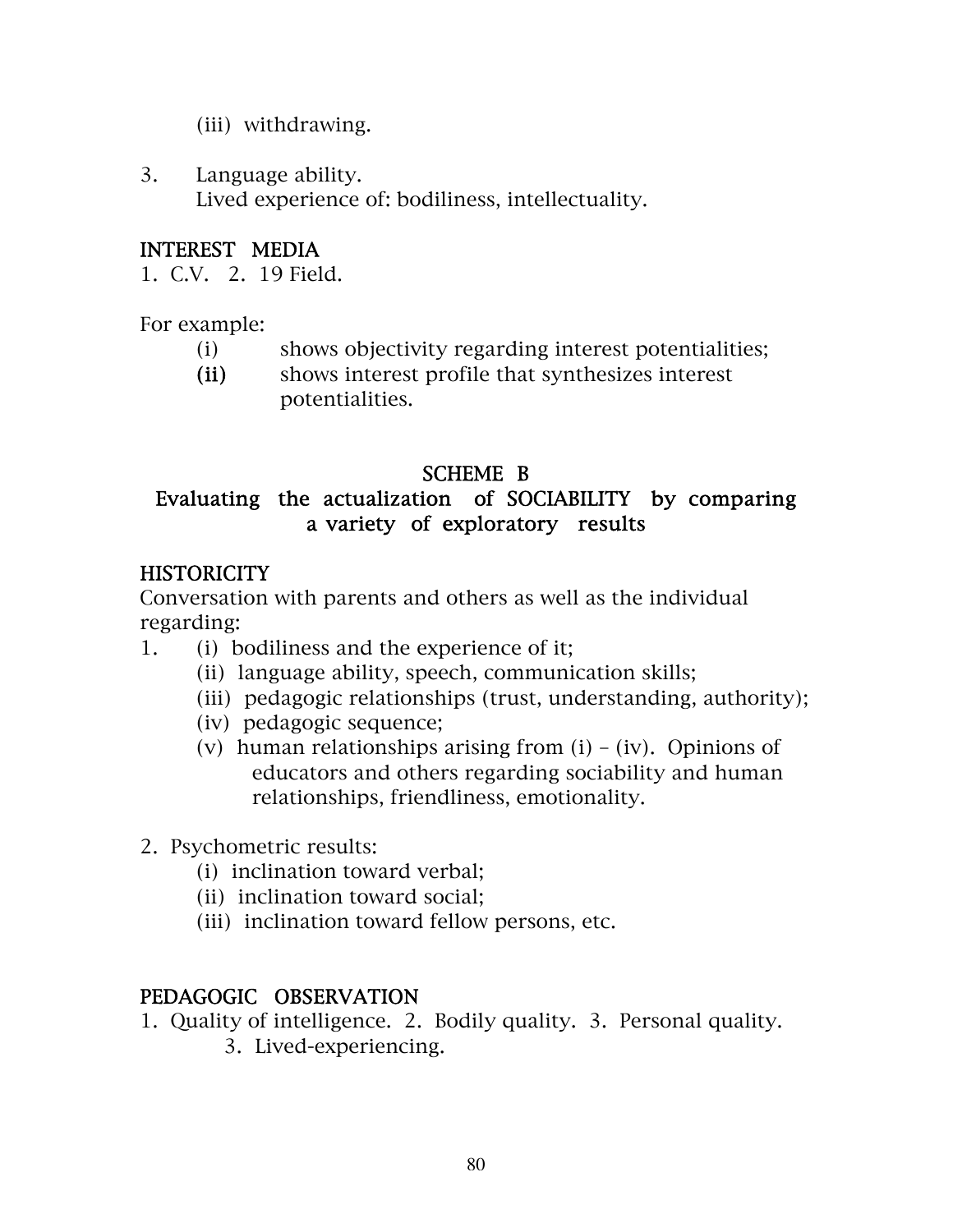For example: 1. Language proficiency, memory, social aptitude. 2. Bodily appearance: attractive; senses: complete, functioning; **defects:** short, tall, fat, lean, pimples, freckles, hair, etc. 3. Communication: friendly, helpful, sympathetic, interesting, emotionality; lived-experiencing: bodily, social skills.

## INTELLECTUAL MEDIA

1. Individual test. 2. Group test. 3. Senior Aptitude Test.

4. Scholasitc battery.

For example:  $1 - 4$  Quantitative: inclined to higher achievement on verbal media. Quaalitative:  $1 + 2$  Language ability, memory, affectivity. 3. Language ability, memory, memory for names and faces. 4. Achievement in: languages, history, geography.  $1 - 4$ Projections and expressions.

#### PERFORMANCE MEDIA

1. Wiggly blocks. 2. "Passalong" medium.

For example:

#### Sociability:

- (i) good ability to implement the affective;
- (ii) milieu conflicts;
- (iii) ability to empathize and assimilate;
- (iv) shyness—inability to communicate.

#### Affectivity and temperament

- (i) undirected;
- (ii) uncontrolled emotionality;
- (iii) tension;
- (iv) ability to control feelings;
- (v) experience type;
- (vi) aggressiveness;
- (vii) unfriendly;
- (viii) egocentric;
- (ix) moodiness'
- (x) excitability;
- (xi) contrariness;
- (xii) inferior worth.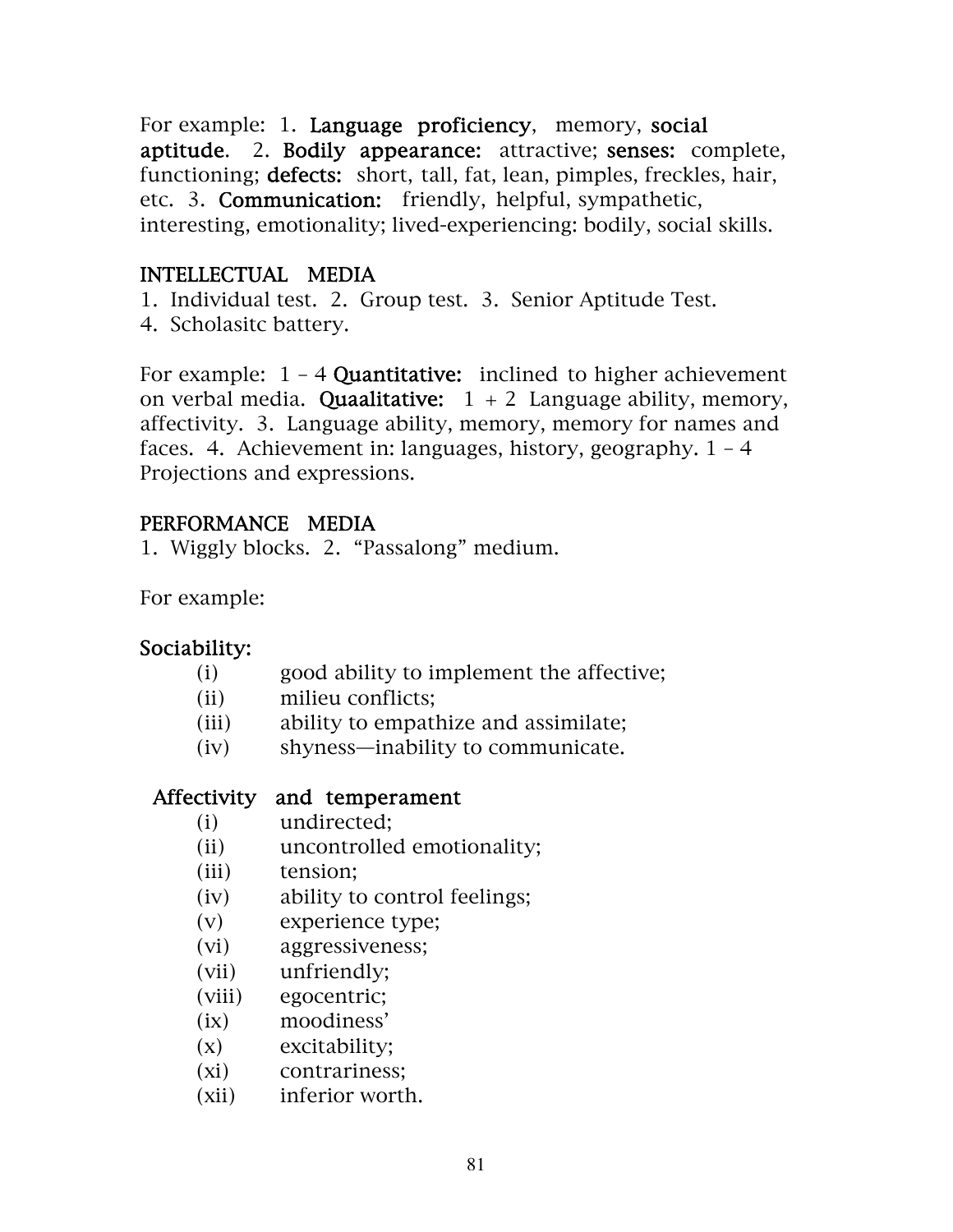#### INTEREST MEDIA

1. C. V. 2. 19 Field.

For example: indicates a profile synthesizing sociability potentialities in interests—i.e., objectivity regarding one's own sociability potentialities.

## SCHEME C

## Evaluating the actualization of INTERESTS by comparing a variety of exploratory results

#### **HISTORICITY**

Conversation with parents and others aw well as the individual regarding:

- 1. (i) socio-economic milieu: parental occupation, family traditions, vocational practice in milieu.
	- (ii) intellectual, economic, practical-technical, social, scientific, mechanical interests, etc. Opinions of educators and others with respect to (ii).
- 2. Psychometric results:
	- (i) Thurstone;
	- (ii) C. V.;
	- (iii) 19 Field. Connections among sschool achievement, ability and interests.

#### PEDAGOGIC OBSERVATION

1. Intellectual, 2. Bodily. 3. Sociability. 4. Art.

Preference for:

- (i) intellectual activity: abstractions, concepts, language, philosophy, etc.;
- (ii) bodily activity: manipulation of objects, activities requiring eye-hand coordination, sports;
- (iii) social activity: interaction with persons, providing services;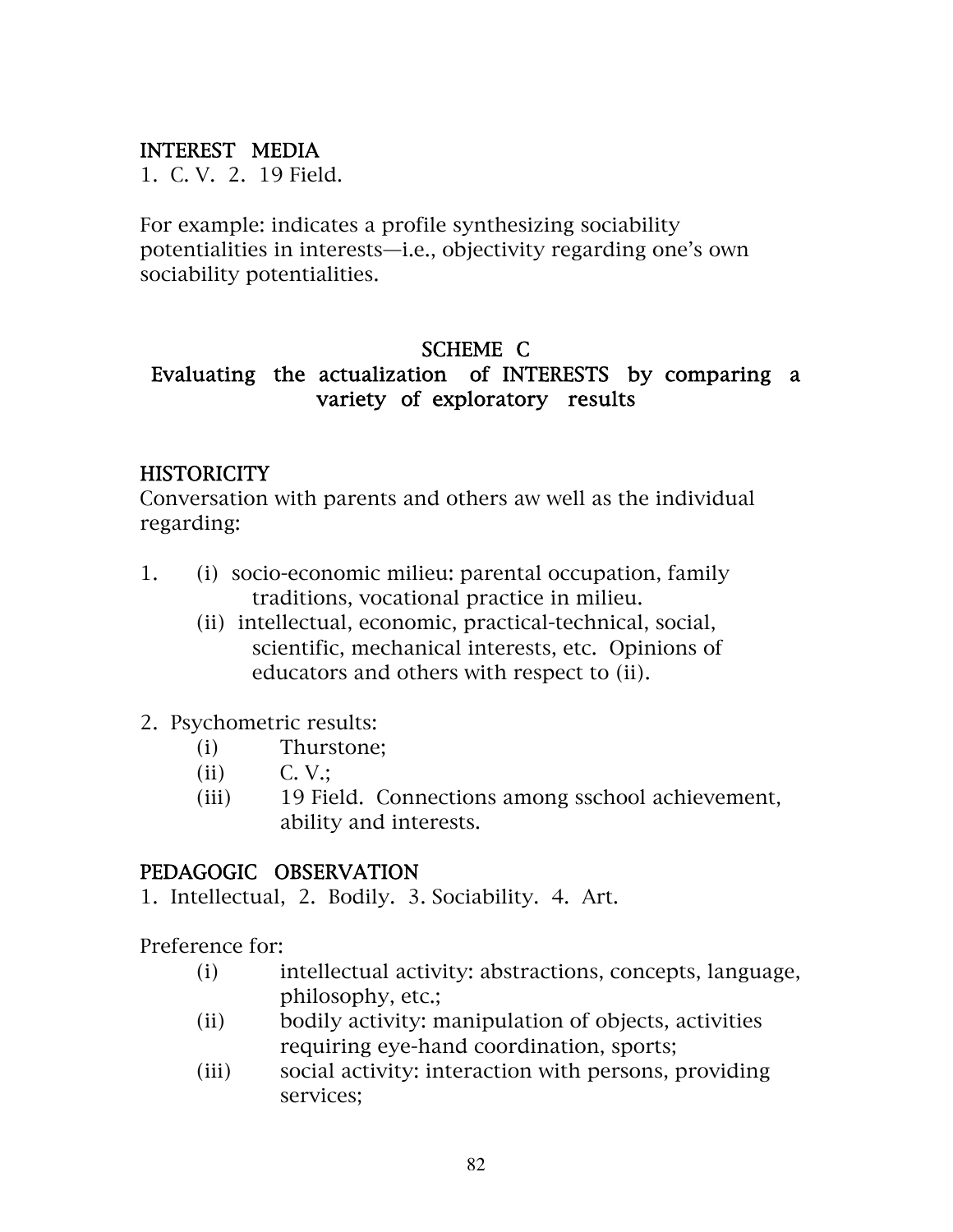(iv) artistic, artistic interests, etc.

#### INTELLECTUAL MEDIA

1. Individual test. 2. Aptitude tests. 3. Scholastic battery.

For example:

- (i) youth shows a greater interest in certain sub-media than in others;
- (ii) does the youth state an interest in the types of submedia in which he achieves well?

#### PERFORMANCE MEDIA

1. Wiggly blocks. 2. "Passalong" medium.

For example:

- (i) unpreparedness;
- (ii) interest in material and activity or rejection of task;
- (iii) relation between achievement and interest.

#### PROJECTIVE MEDIA

1. Zullinger. 2. Person drawings. 3. Wartegg, 4. Incomplete sentences.

For example:

- 1. (i) content can indicate interest—e.g., anatomical interpretations related to medicine, anatomy, psychological interests.
	- (ii) plant interpretations indicate interest in nature.
- 2. Youths usually give a direct indication that they are interested in drawing and have such a talent.
- 3. As in 2—what the youth draws indicates tendencies of interests.
- 4. Youth often give a direct indication of their interests.

#### INTEREST MEDIA

1. C.V. 2. 19 Field.

For example:

- (i) people;
- (ii) things;
- (iii) human sciences;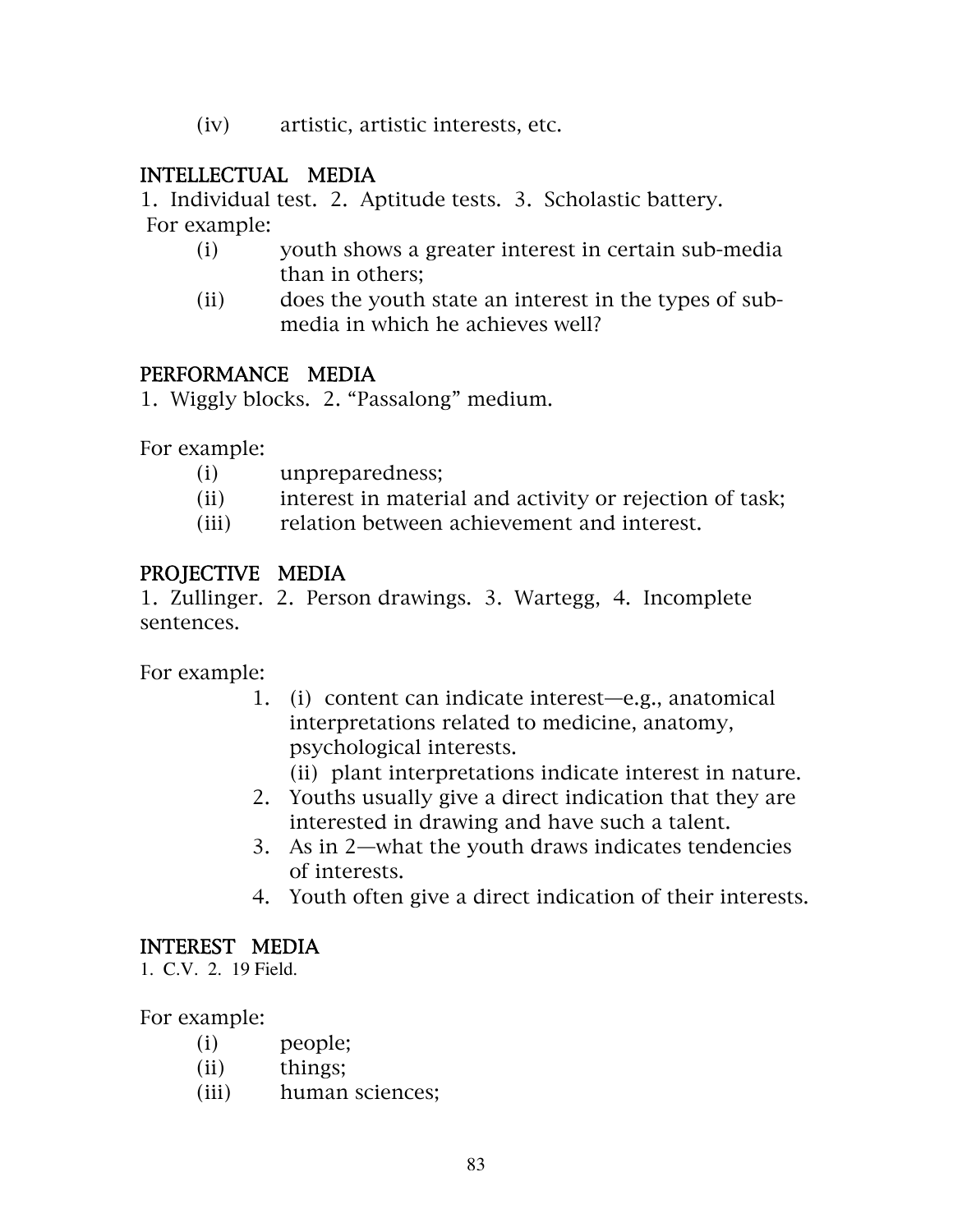- (iv) natural sciences;
- (v) mathematics;
- (vi) arts;
- (vii) practical-technical;
- (viii) nature;
- $(ix)$  law;
- (x) physical activity (sports).

Indicates objectivity regarding one's own personal interest potentialities. Syntheses of potentialities and interests.

## SCHEME D Evaluating the total level of actualization by comparing a variety of exploratory results



The above is a triadic indication of how an as reliable as possible self-actualization image (intelligence image) of a youth's total quality of self-actualization can be acquired by means of implementing and comparing a variety of pedagogic and psychometric evaluative media.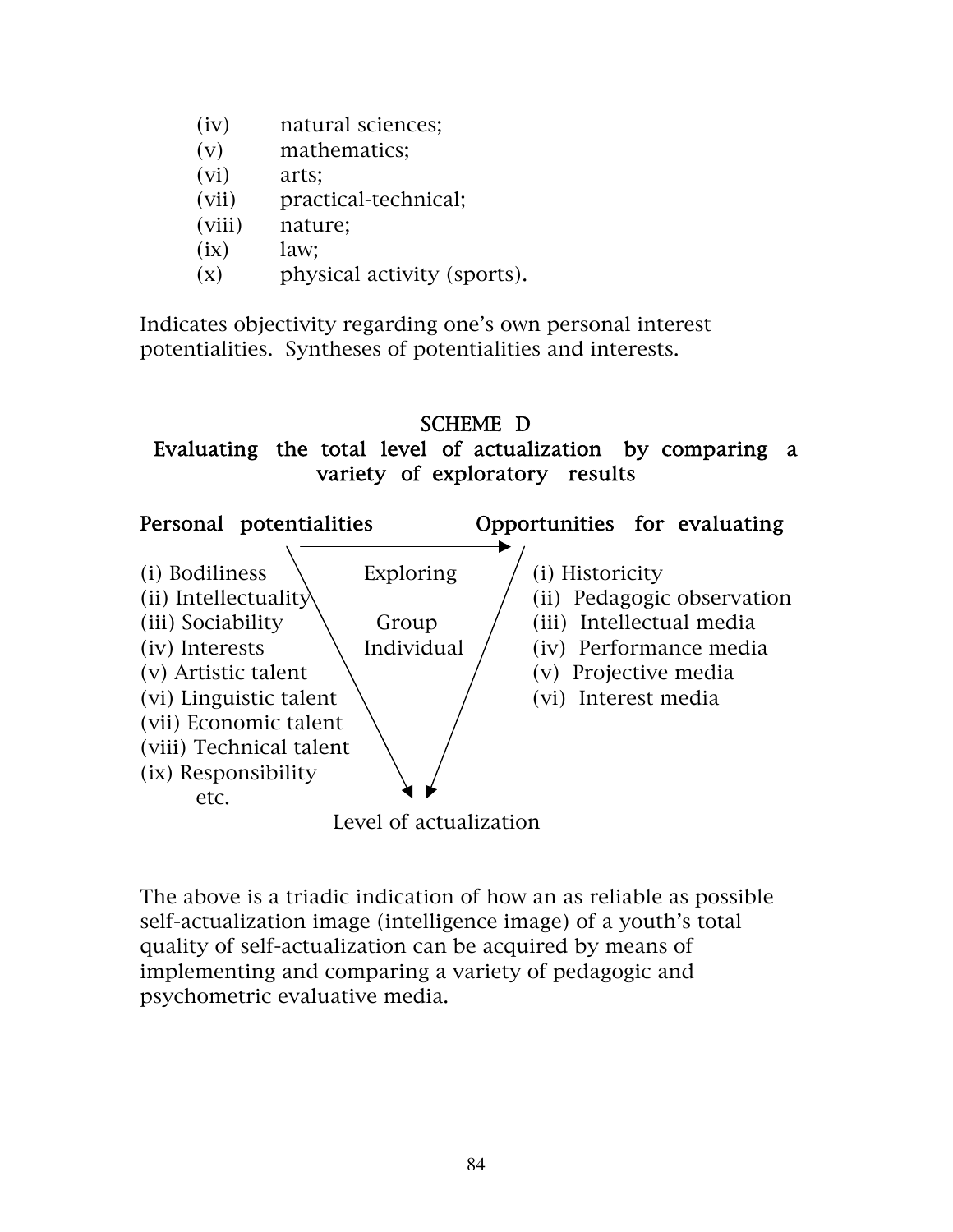#### REFERENCES

(1)DE BEER, L. J.: Verkenning van die beroepswerklikheid deur jeugdiges. Unpublished M. Ed. thesis, University of Pretoria, 1976.  $(2)EYSENCK, H. J.:$  Know your own IQ. Penguin, Middelsex, 1962. (3)GOUWS, S. J. L.: Pedagogiese diagnostisering van kinders met leermoeilikhede. HAUM, Cape Town, 1966. <sup>(4)</sup>GUNTER, C. F. G.: Opvoedingsfilosofiee. Second revised edition. University Publisher and Booksellers, Stellenbosch, 1964. (5)HEBB, D. O.: A textbook of psychology. Saunders, New York, 1958. (6)JONGES, J.: Algemene psychologie. J. B. Wolters, Groningen, 1959. (7)JOUBERT, C. J.: Die aard en omvang van jeugweerbaarheid. In Jeugweerbaarheid by Botha, J. L. et al. Butterworths, Durban, 1975. (8)JOUBERT, C. J.: Beroepskeuse as verantwoordelike en verantwoordbare keuse 'n Studie in beroepsorienteering. HAUM, Pretoria, 1964. (9) JOUBERT, C. J.: Beroepskeuseweerbaarheid. In Jeugweerbaarheid by Botha, J. L. et al. Butterworths, Durban, 1975. (10)JOUBERT, C. J.: Beroepsorienteringspedagogiek vir hoer onderwysdiploma (Post graduate). Unpubished piece. Faculty of Education, University of Pretoria, 1976. (11)JOUBERT, C. J.: Colloquia, 1976. (12)JOUBERT, J. C.: Lyflike andersheid by jeugdiges as 'n struikelblok in beroepskeuse. Rehabilitasie in Suid-Afrika, Vol. 19, No. 4, 1975. (13)JOUBERT, J.C.: 'n Ondersoek na die betekenis van die liggaamlikheid by die beroepskeuse van jeugdiges. Unpublished D. Ed. dissertation, University of Pretoria, 1967. (14)JOUBERT, C. J.: Verheldering van die begrip beroepsorientering as perspektief op die beroepsorienteringsgebeure. South African Journal of Pedagogy, Vol. 7, No. 1, 1973. (15)KOHNSTAM, P. L.: Keur uit die didactisch werk. Second edition. J. B. Wolters, Groningen, 1952. (16)LANDMAN, W. A.: 'n Antropologies-pedagogiese beskouing van beroepsorientering met spesiale verwysing na die personologies-etiese. HAUM, Cape Town, 1961. (17)LANGEVELD, M. J.: Inleiding in die psychologie. Third edition. J. B. Wolters, Groningen, 1961. (18)LANGEVELD, M. J.: Inleiding tot de studie der paedagogische psychologie van de middelbare schoolleeftijd. Sixth edition. J. B. Wolters, Groningen, 1957. (19)LANGEVELD, M. J.: Inleiding tot de studie der paedagogische psychologie van de middelbare schoolleeftijd. Seventh edition. J. B. Wolters, Groningen, 1961. (20)LANGEVELD, M. J.: Intelligentyie leef je zelf. Over het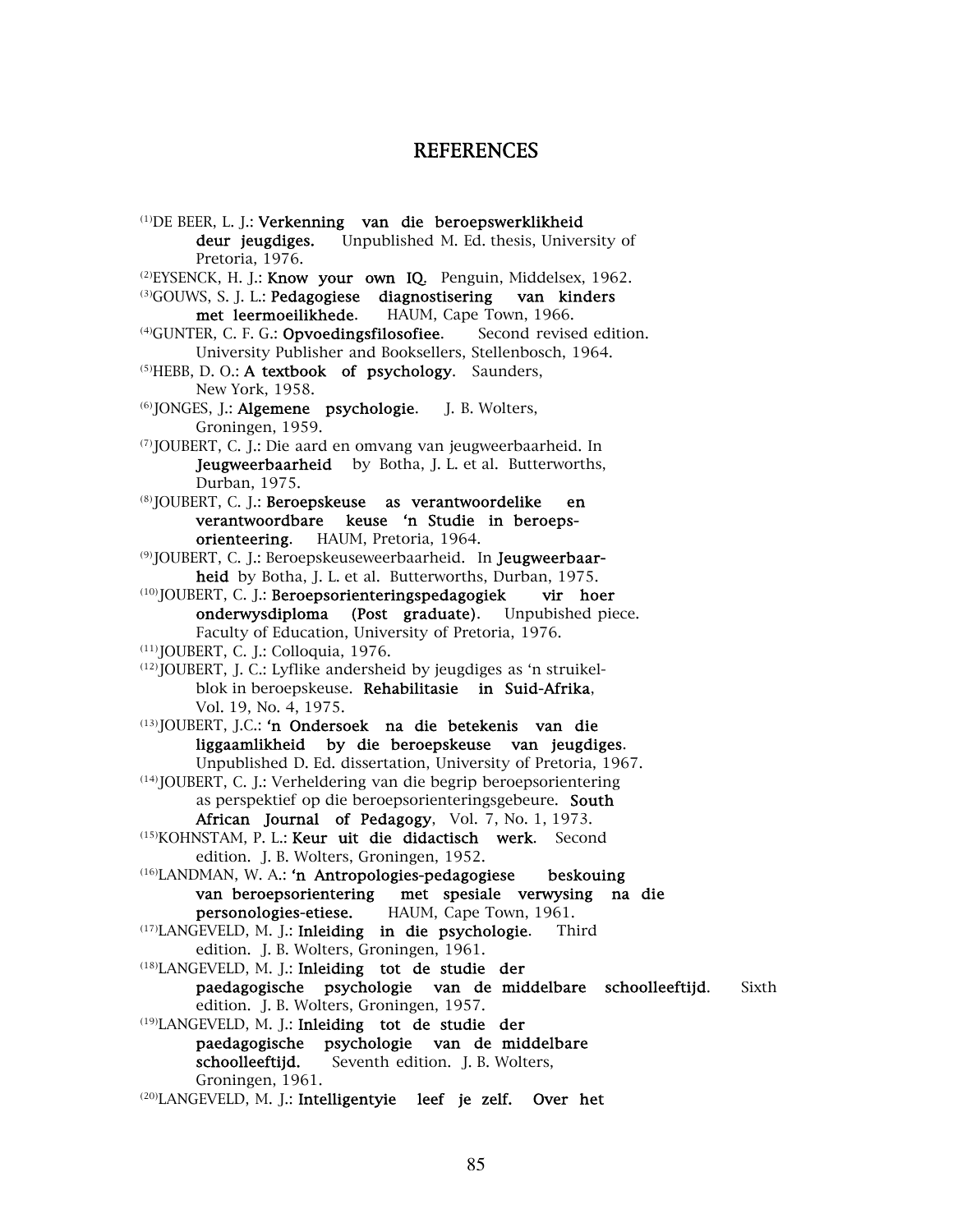Amsterdam, 1974. (21)LANGEVELD, M. J.: Ontwikkelings-psychologie. Sixth edition. J. B. Wolters, Groningen, 1964. (22)MADGE, E. M. & VAN DER WESTHUIZEN, J. G.: Die nuwe Suid-Afrikaanse indiwiduele skaal as kliniese hulpmiddel. Institute for Psychometric Research. Human Science Research Council, Pretoria, 1971. (23)MUNN, N.: Psychology. The fundamentals of human adjustment. Third edition. G. G. Harrap, London, 1956. (24)NEL, B. F.: Fundamentele orientering in die psygologiese pedagogiek. University Publishers and Booksellers, Stellenbosch, 1968. (25)NEL, B. F., SONNEKUS, M. C. H. & GARBERS, J. G.: Grondslae van die psigologie. University Publishers and Booksellers, Stellenbosch, 1965. (26)NEWMAN, H. H.: ET AL.: Identical twins reared apart. In The ecology of human intelligence. Penguin, Harmondsworth, 1970. (27)OBERHOLZER, C. K.: Inleiding in die prinsipiele opvoedkunde. J. J. Moreau and Kie, Pretoria, 1954. (28)OBERHOLZER, C. K.: Prolegomena van 'n prinsipiele pedagogiek. HAUM, Cape Town, 1968. (29)PALLAND, B. G. & JONGES, J.: Beknopt leerboek der psychologie van Bigot, Kohnstam en Palland. Seventh edition (revised by Palland & Jonges), J. B. Wolters, Groningen, 1961. (30)PINNEAU, S. R.: Changes in intelligence quotient. Infancy to maturity. Houghton Mifflin, Boston, 1961. (31)SONNEKUS, M. C. H.: Akademiese prestasietoetse en hulle betekenis by die vakkeuse van universiteitsbeginners. HAUM, Pretoria, 1959. (32)SONNEKUS, M. C. H.: Besinning oor die kwalitatiewe analise van intelligensie in die pedagogiese ondersoek. In Jubileum-Lesings. HAUM, Pretoria, 1963. (33)SONNEKUS, M. C. H.: Die leefwereld van die kind as beleweniswereld. University Publishers and Booksellers, Stellenbosch, 1968. (34)SONNEKUS, M. C. H.: Intelligensie-implementering en evaluering van intelligensie-prestasies: 'n pedagogiese perspektief. South African Journal of Pedagogy, Vol. 1, No. 1, 1967. (35)SONNEKUS, M. C. H.: Onderwyser, les en kind. Univeersity Publishers and Booksellers, Stellenbosch, 1975. (36)SONNEKUS, M. C. H. ET AL.: Psigopedagogiek: 'n inleidende orienteering. University Publishers and Booksellers, Stellenbosch, 1973. (37) STANDER, G.: Inleiding tot die taalpsigologie. Manuscript, Stellenbosch, 1969. (38)STEENKAMP, W. L.: 'n Kwalitatiewe ontleding van intelligensieprestasies deur middle van die Nuwe Suid-Afrikaanse indiwiduele skaal: 'n pedagogies-psigologiese evaluering. Annale, University of Stellenbosch, Pro Ecclesia Press, Stellenbosch, 1966.

gebruik van tests in het leven kinderen. Boom Meppel,